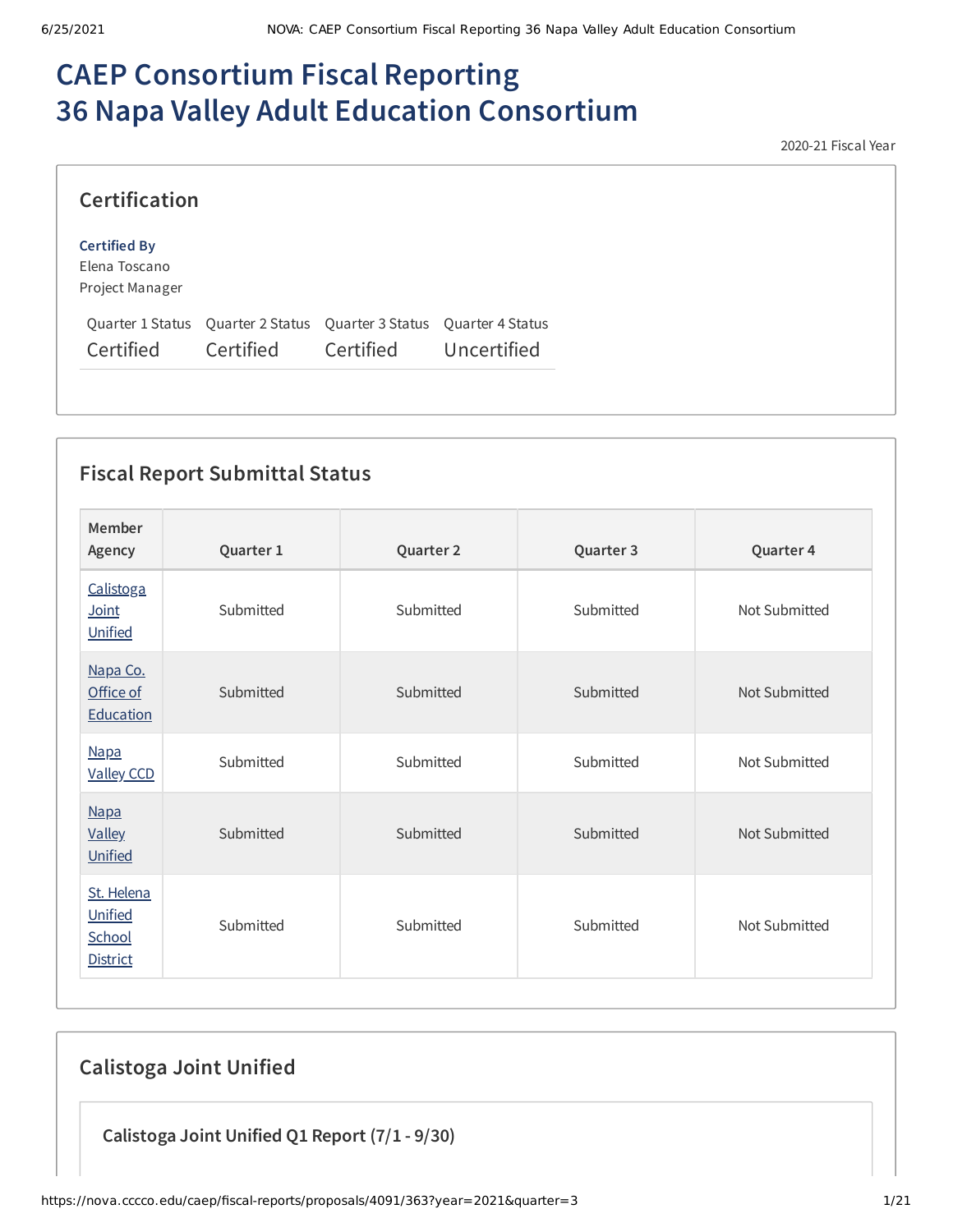| <b>Object Code</b>                                     | Year to<br>Date (YTD)<br>Expenditure | <b>YTD</b><br>Forecast | $\frac{0}{0}$<br>Expended<br>of YTD<br>Forecast | Project<br><b>Budget</b> | $\frac{0}{0}$<br>Expended<br>of Overall<br><b>Budget</b> | <b>Budget</b><br><b>Remaining</b> |
|--------------------------------------------------------|--------------------------------------|------------------------|-------------------------------------------------|--------------------------|----------------------------------------------------------|-----------------------------------|
| 1000 - Instructional Salaries                          | \$7,216                              | \$0                    | 100%                                            | \$28,864                 | 25%                                                      | \$21,648                          |
| 2000 - Non-Instructional<br><b>Salaries</b>            | \$0                                  | \$0                    | 100%                                            | \$0                      | 100%                                                     | \$0                               |
| 3000 - Employee Benefits                               | \$1,510                              | \$0                    | 100%                                            | \$6,038                  | 25.01%                                                   | \$4,528                           |
| 4000 - Supplies and Materials                          | \$0                                  | \$0                    | 100%                                            | \$0                      | 100%                                                     | \$0                               |
| 5000 - Other Operating<br><b>Expenses and Services</b> | \$0                                  | \$0                    | 100%                                            | \$0                      | 100%                                                     | \$0                               |
| 6000 - Capital Outlay                                  | \$0                                  | \$0                    | 100%                                            | \$0                      | 100%                                                     | \$0                               |
| 7000 - Other Outgo                                     | \$0                                  | \$0                    | 100%                                            | \$0                      | 100%                                                     | \$0                               |
| <b>Indirect Costs</b>                                  | \$0                                  | \$0                    | 100%                                            | \$0                      | 100%                                                     | \$0                               |
| <b>Totals</b>                                          | \$8,726                              | \$0                    | 100%                                            | \$34,902                 | 25%                                                      | \$26,176                          |

Salaries and benefits for staff teaching ESL and HSD programs provided by Napa Valley Adult Ed.

**Status** Submitted

# **Calistoga Joint Unified Q2 Report (10/1 - 12/31)**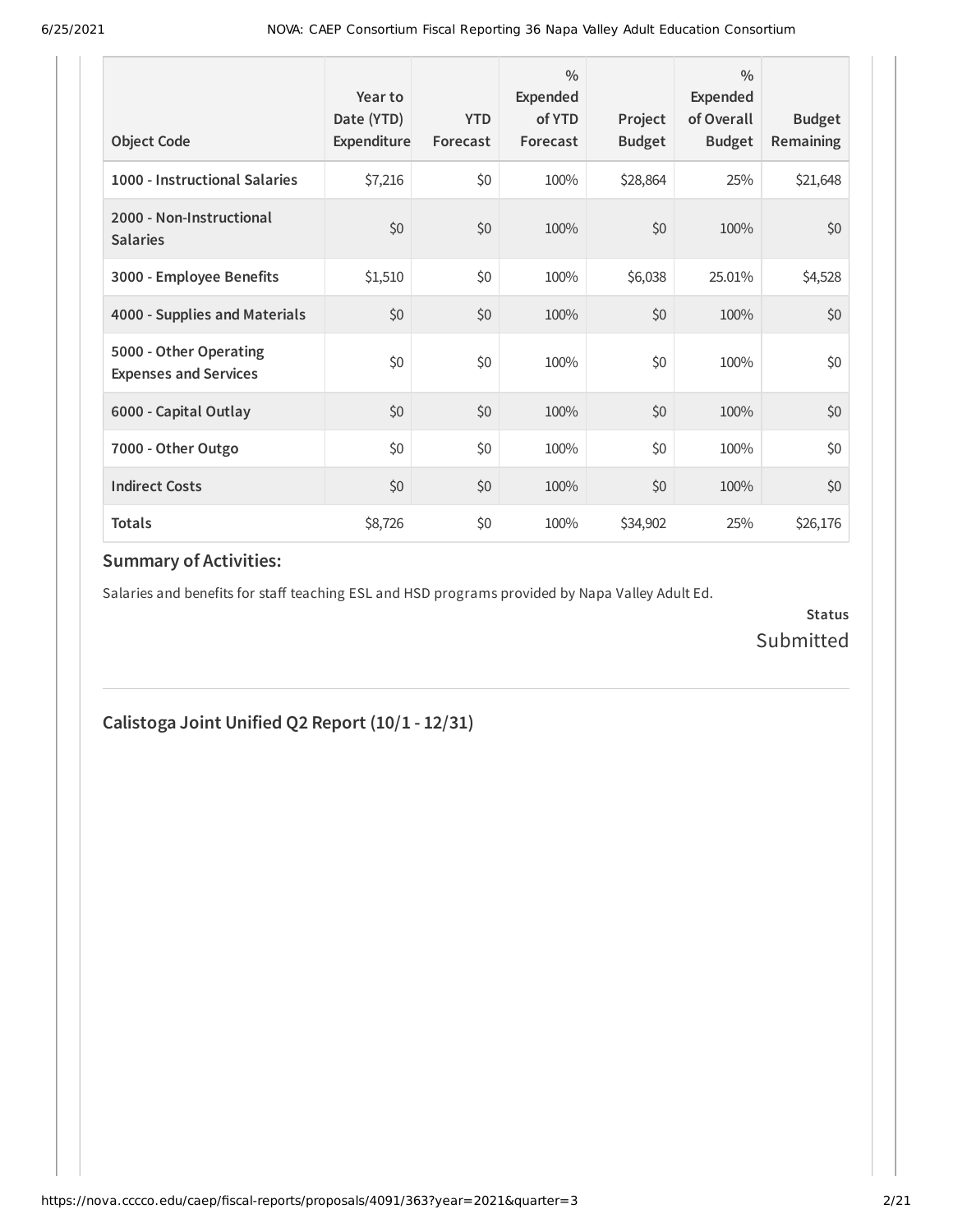| <b>Object Code</b>                                     | Year to<br>Date (YTD)<br>Expenditure | <b>YTD</b><br>Forecast | $\frac{0}{0}$<br>Expended<br>of YTD<br>Forecast | Project<br><b>Budget</b> | $\frac{0}{0}$<br>Expended<br>of Overall<br><b>Budget</b> | <b>Budget</b><br><b>Remaining</b> |
|--------------------------------------------------------|--------------------------------------|------------------------|-------------------------------------------------|--------------------------|----------------------------------------------------------|-----------------------------------|
| 1000 - Instructional Salaries                          | \$14,432                             | \$0                    | 100%                                            | \$28,864                 | 50%                                                      | \$14,432                          |
| 2000 - Non-Instructional<br><b>Salaries</b>            | \$0                                  | \$0                    | 100%                                            | \$0                      | 100%                                                     | \$0                               |
| 3000 - Employee Benefits                               | \$3,019                              | \$0                    | 100%                                            | \$6,038                  | 50%                                                      | \$3,019                           |
| 4000 - Supplies and Materials                          | \$0                                  | \$0                    | 100%                                            | \$0                      | 100%                                                     | \$0                               |
| 5000 - Other Operating<br><b>Expenses and Services</b> | \$0                                  | \$0                    | 100%                                            | \$0                      | 100%                                                     | \$0                               |
| 6000 - Capital Outlay                                  | \$0                                  | \$0                    | 100%                                            | \$0                      | 100%                                                     | \$0                               |
| 7000 - Other Outgo                                     | \$0                                  | \$0                    | 100%                                            | \$0                      | 100%                                                     | \$0                               |
| <b>Indirect Costs</b>                                  | \$0                                  | \$0                    | 100%                                            | \$0                      | 100%                                                     | \$0                               |
| <b>Totals</b>                                          | \$17,451                             | \$0                    | 100%                                            | \$34,902                 | 50%                                                      | \$17,451                          |

Salaries and benefits for staff teaching ESL and HSD programs provided by Napa Valley Adult Ed.

**Status** Submitted

## **Allocation Year Closeout: 2018-19**

I have reviewed the financial reports for my agency and confirm that all funds for this allocation year have been spent.

**2018-19 Reverted Funds:**

\$0

**2018-19 Status** Closed

#### **Submitting Authority**

Maureen Hester, Director of Business Services

**Calistoga Joint Unified Q3 Report (1/1 - 3/31)**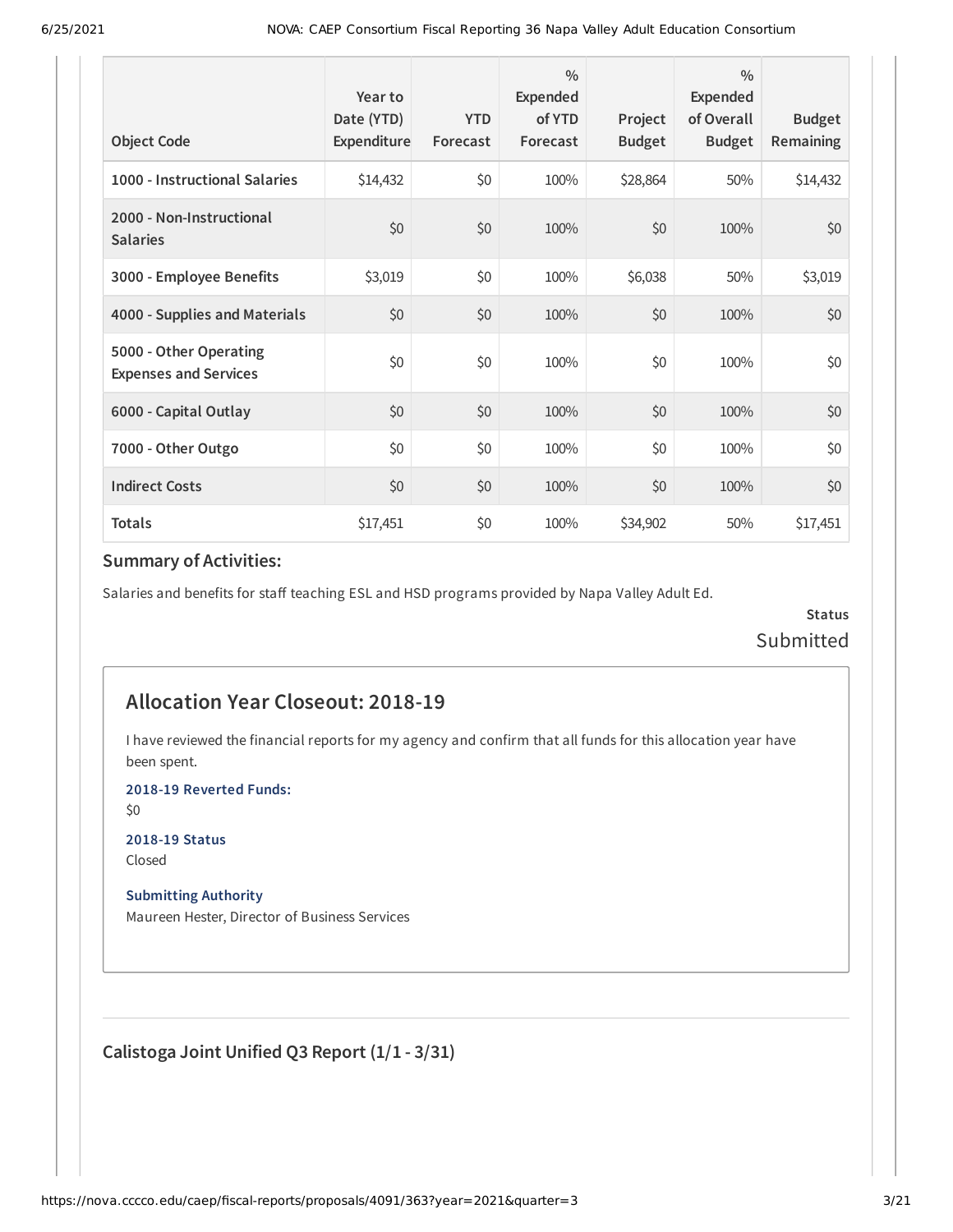| <b>Object Code</b>                                     | Year to<br>Date (YTD)<br>Expenditure | <b>YTD</b><br>Forecast | $\frac{0}{0}$<br>Expended<br>of YTD<br>Forecast | Project<br><b>Budget</b> | $\frac{0}{0}$<br>Expended<br>of Overall<br><b>Budget</b> | <b>Budget</b><br><b>Remaining</b> |
|--------------------------------------------------------|--------------------------------------|------------------------|-------------------------------------------------|--------------------------|----------------------------------------------------------|-----------------------------------|
| 1000 - Instructional Salaries                          | \$21,648                             | \$0                    | 100%                                            | \$28,864                 | 75%                                                      | \$7,216                           |
| 2000 - Non-Instructional<br><b>Salaries</b>            | \$0                                  | \$0                    | 100%                                            | \$0                      | 100%                                                     | \$0                               |
| 3000 - Employee Benefits                               | \$4,528                              | \$0                    | 100%                                            | \$6,038                  | 74.99%                                                   | \$1,510                           |
| 4000 - Supplies and Materials                          | \$0                                  | \$0                    | 100%                                            | \$0                      | 100%                                                     | \$0                               |
| 5000 - Other Operating<br><b>Expenses and Services</b> | \$0                                  | \$0                    | 100%                                            | \$0                      | 100%                                                     | \$0                               |
| 6000 - Capital Outlay                                  | \$0                                  | \$0                    | 100%                                            | \$0                      | 100%                                                     | \$0                               |
| 7000 - Other Outgo                                     | \$0                                  | \$0                    | 100%                                            | \$0                      | 100%                                                     | \$0                               |
| <b>Indirect Costs</b>                                  | \$0                                  | \$0                    | 100%                                            | \$0                      | 100%                                                     | \$0                               |
| <b>Totals</b>                                          | \$26,176                             | \$0                    | 100%                                            | \$34,902                 | 75%                                                      | \$8,726                           |

Salaries and benefits for staff teaching ESL and HSD programs provided by Napa Valley Adult Ed.

**Status** Submitted

## **Calistoga Joint Unified Q4 Report (4/1 - 6/30)**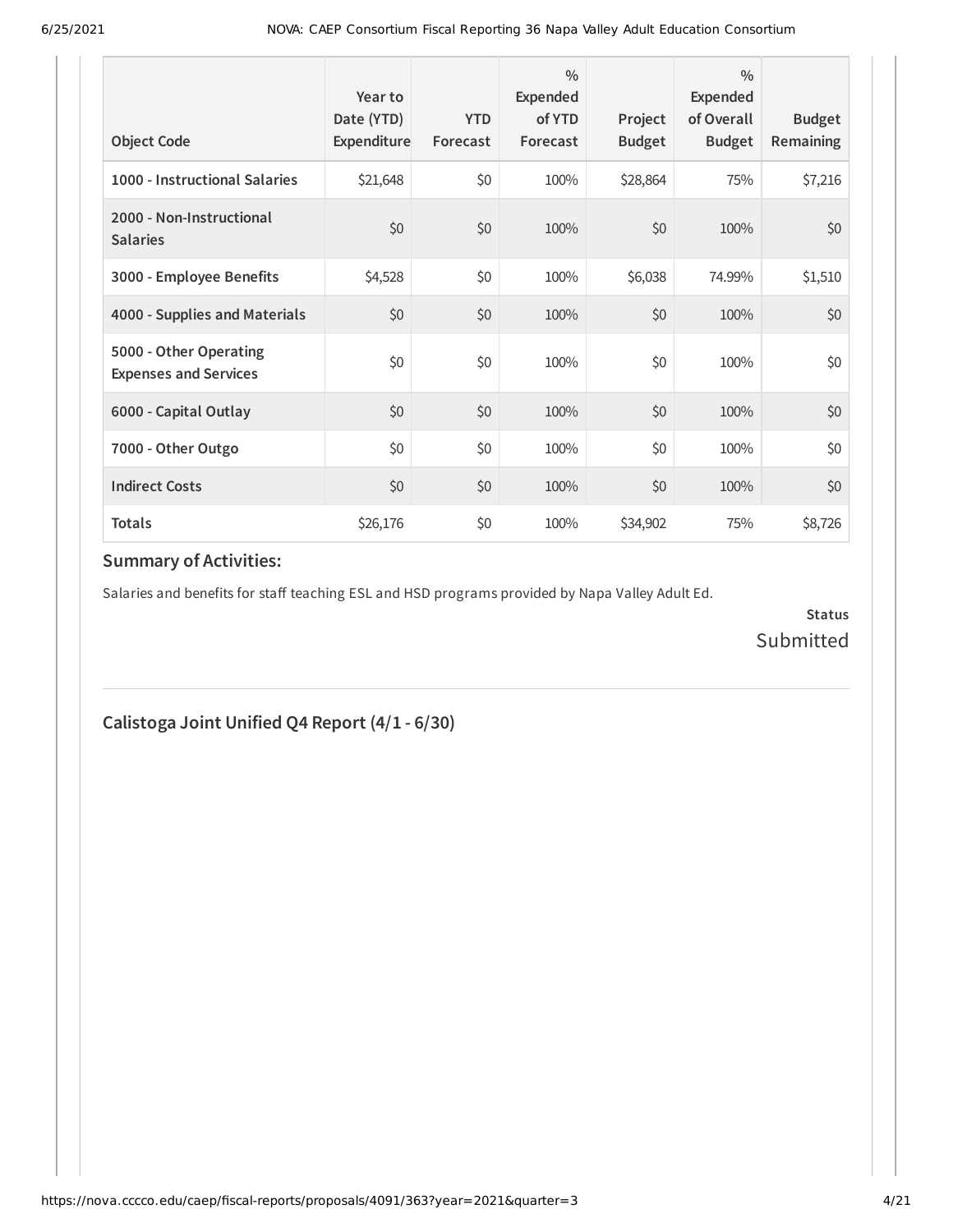| <b>Object Code</b>                                     | Year to<br>Date (YTD)<br>Expenditure | <b>YTD</b><br>Forecast | $\frac{0}{0}$<br>Expended<br>of YTD<br>Forecast | Project<br><b>Budget</b> | $\frac{0}{0}$<br><b>Expended</b><br>of Overall<br><b>Budget</b> | <b>Budget</b><br>Remaining   |
|--------------------------------------------------------|--------------------------------------|------------------------|-------------------------------------------------|--------------------------|-----------------------------------------------------------------|------------------------------|
| 1000 - Instructional Salaries                          | \$21,648                             | \$0                    | 100%                                            | \$28,864                 | 75%                                                             | \$7,216                      |
| 2000 - Non-Instructional<br><b>Salaries</b>            | \$0                                  | \$0                    | 100%                                            | \$0                      | 100%                                                            | \$0                          |
| 3000 - Employee Benefits                               | \$4,528                              | \$0                    | 100%                                            | \$6,038                  | 74.99%                                                          | \$1,510                      |
| 4000 - Supplies and Materials                          | \$0                                  | \$0                    | 100%                                            | \$0                      | 100%                                                            | \$0                          |
| 5000 - Other Operating<br><b>Expenses and Services</b> | \$0                                  | \$0                    | 100%                                            | \$0                      | 100%                                                            | \$0                          |
| 6000 - Capital Outlay                                  | \$0                                  | \$0                    | 100%                                            | \$0                      | 100%                                                            | \$0                          |
| 7000 - Other Outgo                                     | \$0                                  | \$0                    | 100%                                            | \$0                      | 100%                                                            | \$0                          |
| <b>Indirect Costs</b>                                  | \$0                                  | \$0                    | 100%                                            | \$0                      | 100%                                                            | \$0                          |
| <b>Totals</b>                                          | \$26,176                             | \$0                    | 100%                                            | \$34,902                 | 75%                                                             | \$8,726                      |
|                                                        |                                      |                        |                                                 |                          |                                                                 | <b>Status</b><br>Unsubmitted |

# **Napa Co. Office of Education**

**Napa Co.Office of Education Q1 Report (7/1 - 9/30)**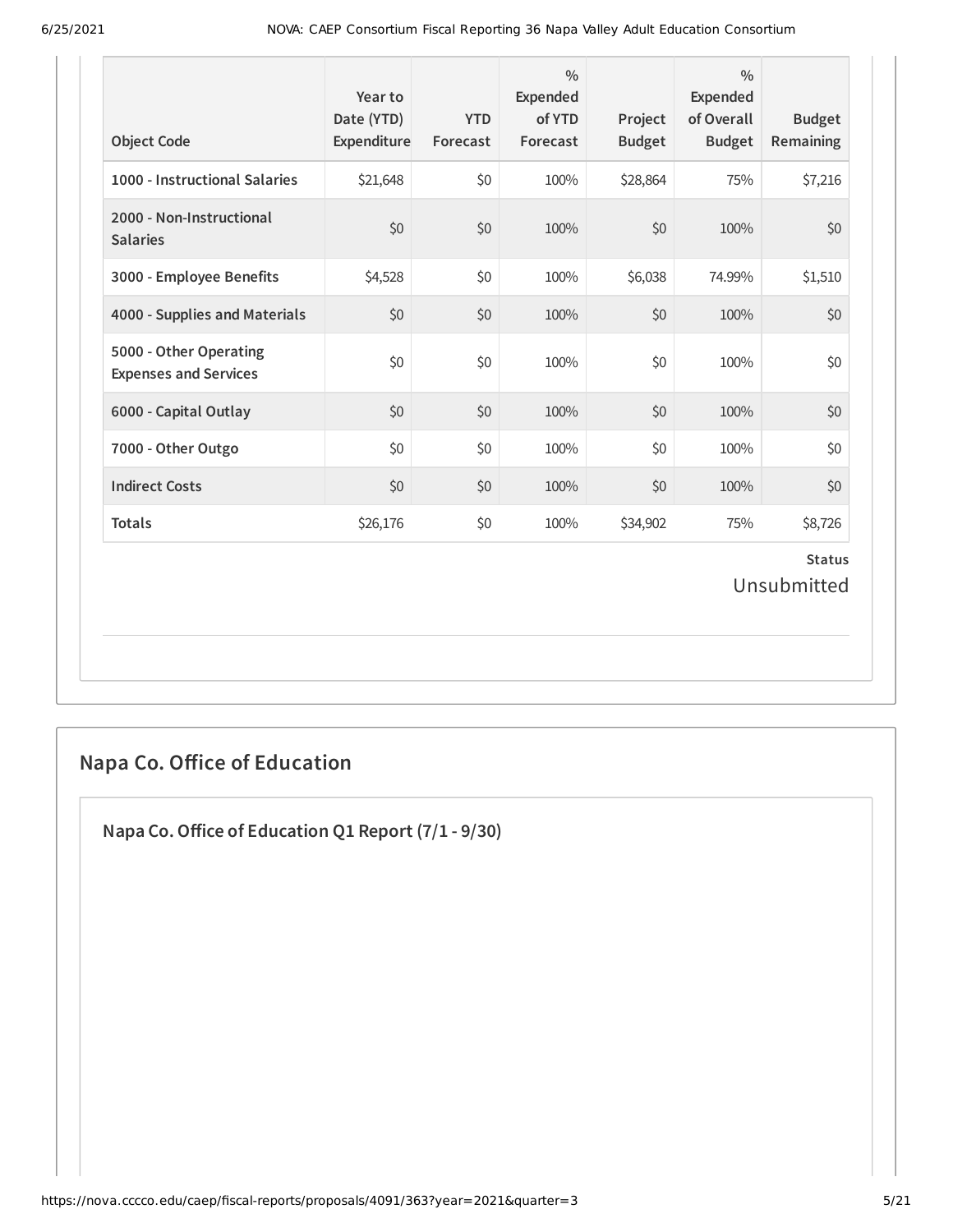| <b>Object Code</b>                                     | Year to<br>Date (YTD)<br>Expenditure | <b>YTD</b><br>Forecast | $\frac{0}{0}$<br>Expended<br>of YTD<br>Forecast | Project<br><b>Budget</b> | $\frac{0}{0}$<br>Expended<br>of Overall<br><b>Budget</b> | <b>Budget</b><br><b>Remaining</b> |
|--------------------------------------------------------|--------------------------------------|------------------------|-------------------------------------------------|--------------------------|----------------------------------------------------------|-----------------------------------|
| 1000 - Instructional Salaries                          | \$0                                  | \$0                    | 100%                                            | \$0                      | 100%                                                     | \$0                               |
| 2000 - Non-Instructional<br><b>Salaries</b>            | \$48,718                             | \$24,359               | 200%                                            | \$97,435                 | 50%                                                      | \$48,717                          |
| 3000 - Employee Benefits                               | \$0                                  | \$0                    | 100%                                            | \$0                      | 100%                                                     | \$0                               |
| 4000 - Supplies and Materials                          | \$0                                  | \$0                    | 100%                                            | \$0                      | 100%                                                     | \$0                               |
| 5000 - Other Operating<br><b>Expenses and Services</b> | \$0                                  | \$0                    | 100%                                            | \$0                      | 100%                                                     | \$0                               |
| 6000 - Capital Outlay                                  | \$0                                  | \$0                    | 100%                                            | \$0                      | 100%                                                     | \$0                               |
| 7000 - Other Outgo                                     | \$0                                  | \$0                    | 100%                                            | \$0                      | 100%                                                     | \$0                               |
| <b>Indirect Costs</b>                                  | \$0                                  | \$0                    | 100%                                            | \$0                      | 100%                                                     | \$0                               |
| <b>Totals</b>                                          | \$48,718                             | \$24,359               | 200%                                            | \$97,435                 | 50%                                                      | \$48,717                          |

Salary for Transition Specialist for NVAEC.

#### **Status** Submitted

# **Napa Co.Office of Education Q2 Report (10/1 - 12/31)**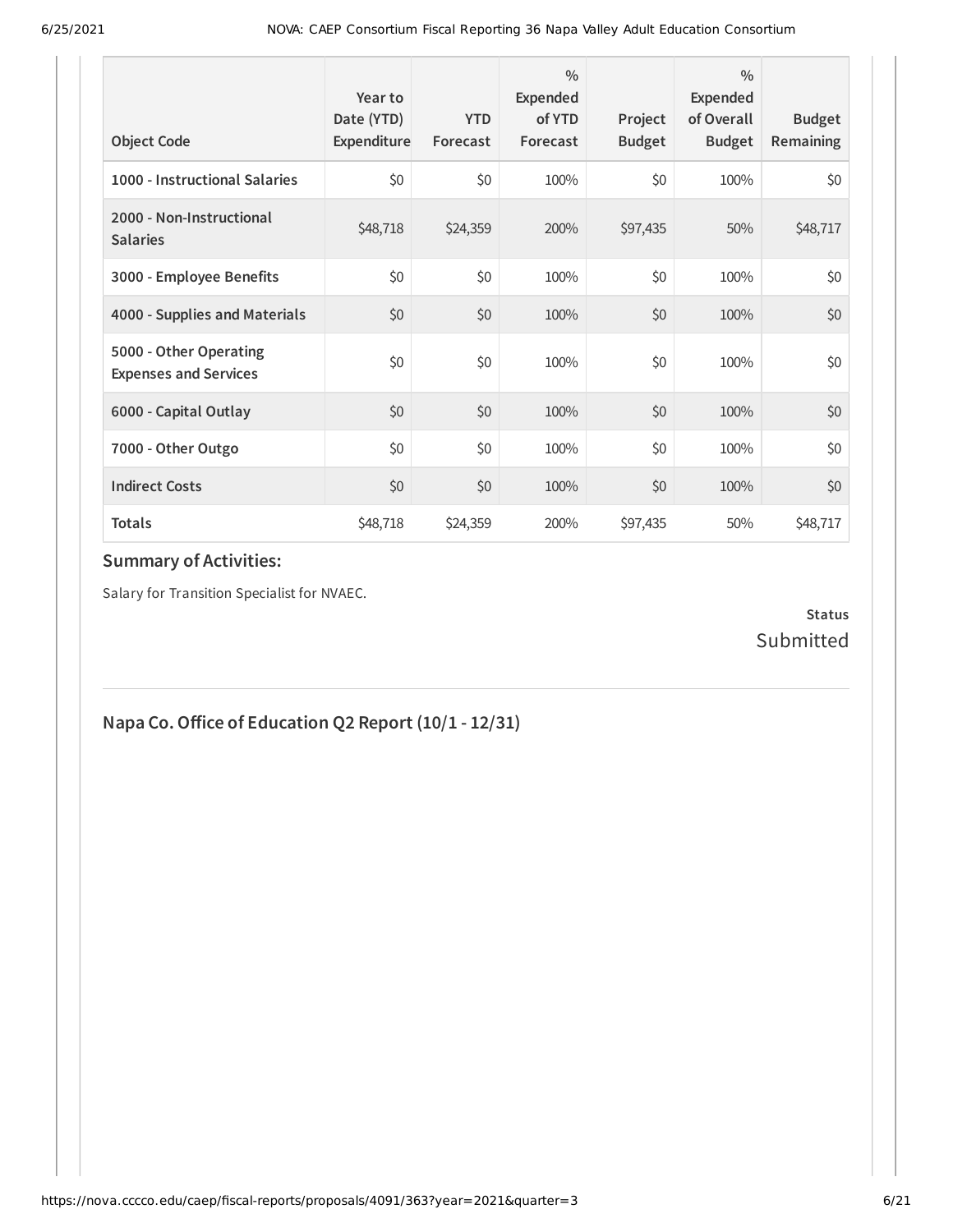| <b>Object Code</b>                                     | Year to<br>Date (YTD)<br>Expenditure | <b>YTD</b><br>Forecast | $\frac{0}{0}$<br>Expended<br>of YTD<br>Forecast | Project<br><b>Budget</b> | $\frac{0}{0}$<br>Expended<br>of Overall<br><b>Budget</b> | <b>Budget</b><br><b>Remaining</b> |
|--------------------------------------------------------|--------------------------------------|------------------------|-------------------------------------------------|--------------------------|----------------------------------------------------------|-----------------------------------|
| 1000 - Instructional Salaries                          | \$0                                  | \$0                    | 100%                                            | \$0                      | 100%                                                     | \$0                               |
| 2000 - Non-Instructional<br><b>Salaries</b>            | \$48,718                             | \$48,718               | 100%                                            | \$97,435                 | 50%                                                      | \$48,717                          |
| 3000 - Employee Benefits                               | \$0                                  | \$0                    | 100%                                            | \$0                      | 100%                                                     | \$0                               |
| 4000 - Supplies and Materials                          | \$0                                  | \$0                    | 100%                                            | \$0                      | 100%                                                     | \$0                               |
| 5000 - Other Operating<br><b>Expenses and Services</b> | \$0                                  | \$0                    | 100%                                            | \$0                      | 100%                                                     | \$0                               |
| 6000 - Capital Outlay                                  | \$0                                  | \$0                    | 100%                                            | \$0                      | 100%                                                     | \$0                               |
| 7000 - Other Outgo                                     | \$0                                  | \$0                    | 100%                                            | \$0                      | 100%                                                     | \$0                               |
| <b>Indirect Costs</b>                                  | \$0                                  | \$0                    | 100%                                            | \$0                      | 100%                                                     | \$0                               |
| <b>Totals</b>                                          | \$48,718                             | \$48,718               | 100%                                            | \$97,435                 | 50%                                                      | \$48,717                          |

Salary for Transition Specialist for NVAEC.

**Status** Submitted

## **Allocation Year Closeout: 2018-19**

I have reviewed the financial reports for my agency and confirm that all funds for this allocation year have been spent.

**2018-19 Reverted Funds:**

\$0

**2018-19 Status** Closed

**Submitting Authority**

Kelly Bucy Napa County Office of Education, Director of Fiscal Services

**Napa Co.Office of Education Q3 Report (1/1 - 3/31)**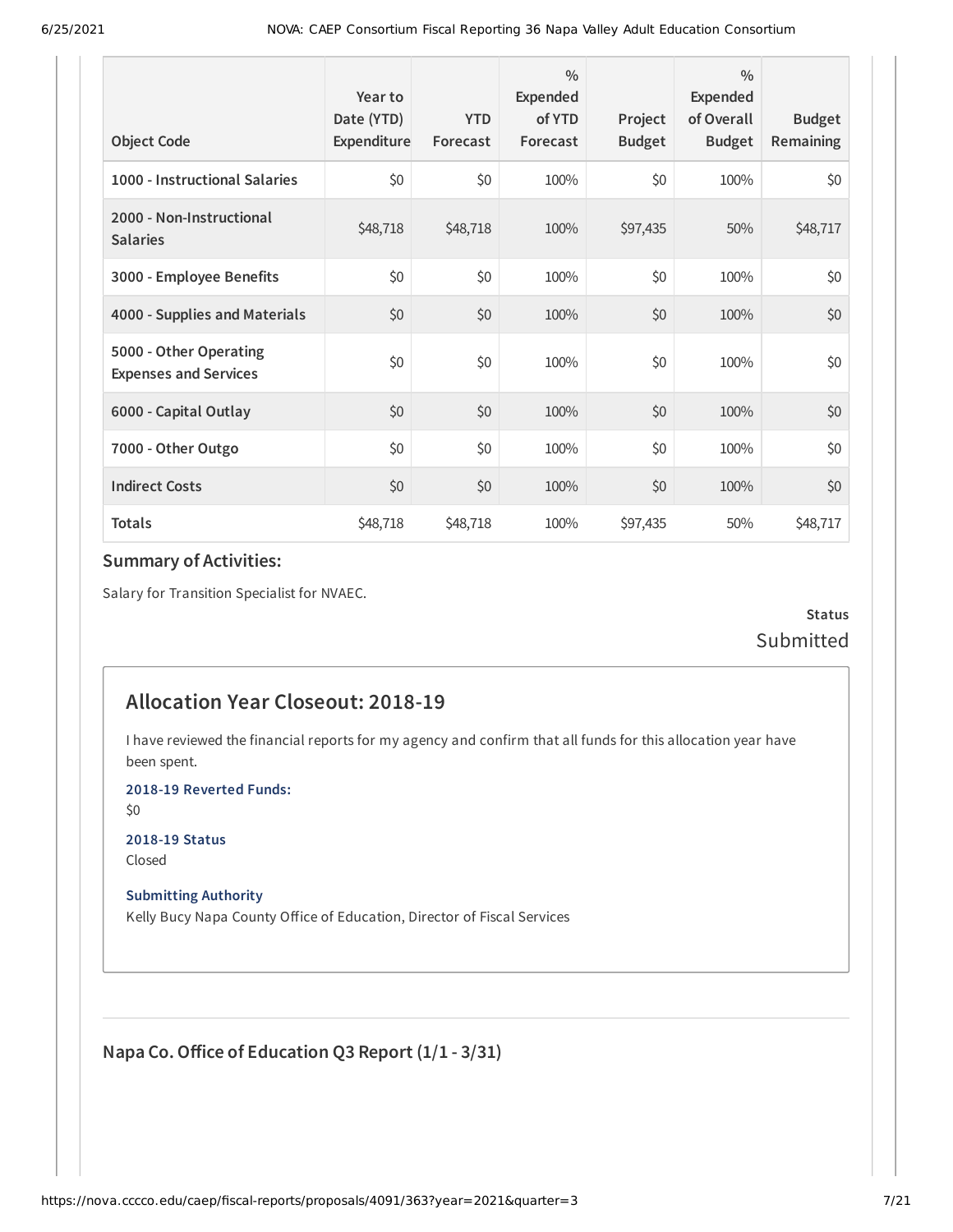| <b>Object Code</b>                                     | Year to<br>Date (YTD)<br>Expenditure | <b>YTD</b><br>Forecast | 0/0<br><b>Expended</b><br>of YTD<br>Forecast | Project<br><b>Budget</b> | $\frac{0}{0}$<br>Expended<br>of Overall<br><b>Budget</b> | <b>Budget</b><br><b>Remaining</b> |
|--------------------------------------------------------|--------------------------------------|------------------------|----------------------------------------------|--------------------------|----------------------------------------------------------|-----------------------------------|
| 1000 - Instructional Salaries                          | \$0                                  | \$0                    | 100%                                         | \$0                      | 100%                                                     | \$0                               |
| 2000 - Non-Instructional<br><b>Salaries</b>            | \$73,076                             | \$73,076               | 100%                                         | \$97,435                 | 75%                                                      | \$24,359                          |
| 3000 - Employee Benefits                               | \$0                                  | \$0                    | 100%                                         | \$0                      | 100%                                                     | \$0                               |
| 4000 - Supplies and Materials                          | \$0                                  | \$0                    | 100%                                         | \$0                      | 100%                                                     | \$0                               |
| 5000 - Other Operating<br><b>Expenses and Services</b> | \$0                                  | \$0                    | 100%                                         | \$0                      | 100%                                                     | \$0                               |
| 6000 - Capital Outlay                                  | \$0                                  | \$0                    | 100%                                         | \$0                      | 100%                                                     | \$0                               |
| 7000 - Other Outgo                                     | \$0                                  | \$0                    | 100%                                         | \$0                      | 100%                                                     | \$0                               |
| <b>Indirect Costs</b>                                  | \$0                                  | \$0                    | 100%                                         | \$0                      | 100%                                                     | \$0                               |
| <b>Totals</b>                                          | \$73,076                             | \$73,076               | 100%                                         | \$97,435                 | 75%                                                      | \$24,359                          |

Salary for Transition Specialist

#### **Status** Submitted

# **Napa Co.Office of Education Q4 Report (4/1 - 6/30)**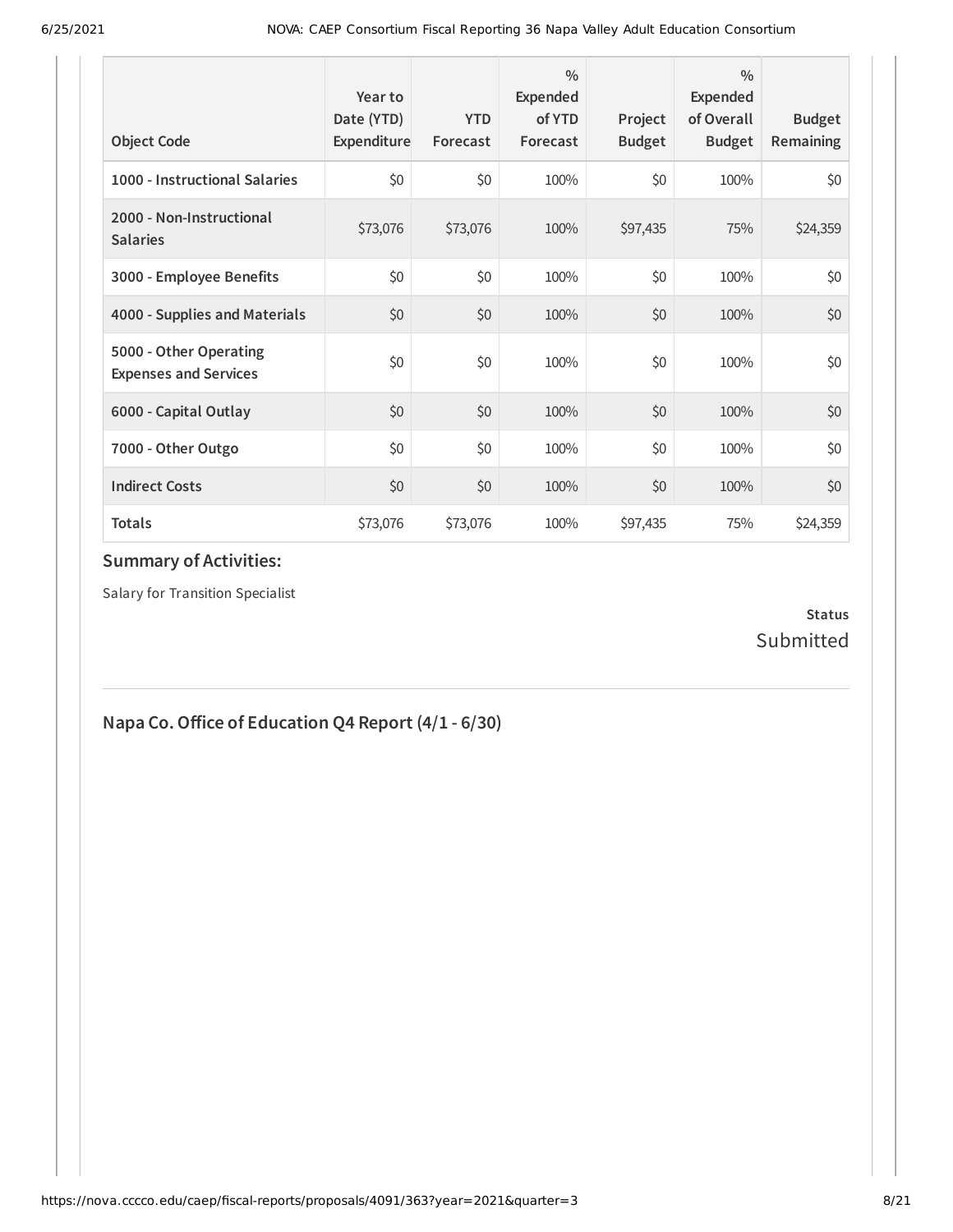| <b>Object Code</b>                                     | Year to<br>Date (YTD)<br>Expenditure | <b>YTD</b><br>Forecast | $\frac{0}{0}$<br>Expended<br>of YTD<br>Forecast | Project<br><b>Budget</b> | $\frac{0}{0}$<br><b>Expended</b><br>of Overall<br><b>Budget</b> | <b>Budget</b><br>Remaining   |
|--------------------------------------------------------|--------------------------------------|------------------------|-------------------------------------------------|--------------------------|-----------------------------------------------------------------|------------------------------|
| 1000 - Instructional Salaries                          | \$0                                  | \$0                    | 100%                                            | \$0                      | 100%                                                            | \$0                          |
| 2000 - Non-Instructional<br><b>Salaries</b>            | \$73,076                             | \$97,435               | 75%                                             | \$97,435                 | 75%                                                             | \$24,359                     |
| 3000 - Employee Benefits                               | \$0                                  | \$0                    | 100%                                            | \$0                      | 100%                                                            | \$0                          |
| 4000 - Supplies and Materials                          | \$0                                  | \$0                    | 100%                                            | \$0                      | 100%                                                            | \$0                          |
| 5000 - Other Operating<br><b>Expenses and Services</b> | \$0                                  | \$0                    | 100%                                            | \$0                      | 100%                                                            | \$0                          |
| 6000 - Capital Outlay                                  | \$0                                  | \$0                    | 100%                                            | \$0                      | 100%                                                            | \$0                          |
| 7000 - Other Outgo                                     | \$0                                  | \$0                    | 100%                                            | \$0                      | 100%                                                            | \$0                          |
| <b>Indirect Costs</b>                                  | \$0                                  | \$0                    | 100%                                            | \$0                      | 100%                                                            | \$0                          |
| <b>Totals</b>                                          | \$73,076                             | \$97,435               | 75%                                             | \$97,435                 | 75%                                                             | \$24,359                     |
|                                                        |                                      |                        |                                                 |                          |                                                                 | <b>Status</b><br>Unsubmitted |

# **Napa Valley CCD**

**Napa Valley CCD Q1 Report (7/1 - 9/30)**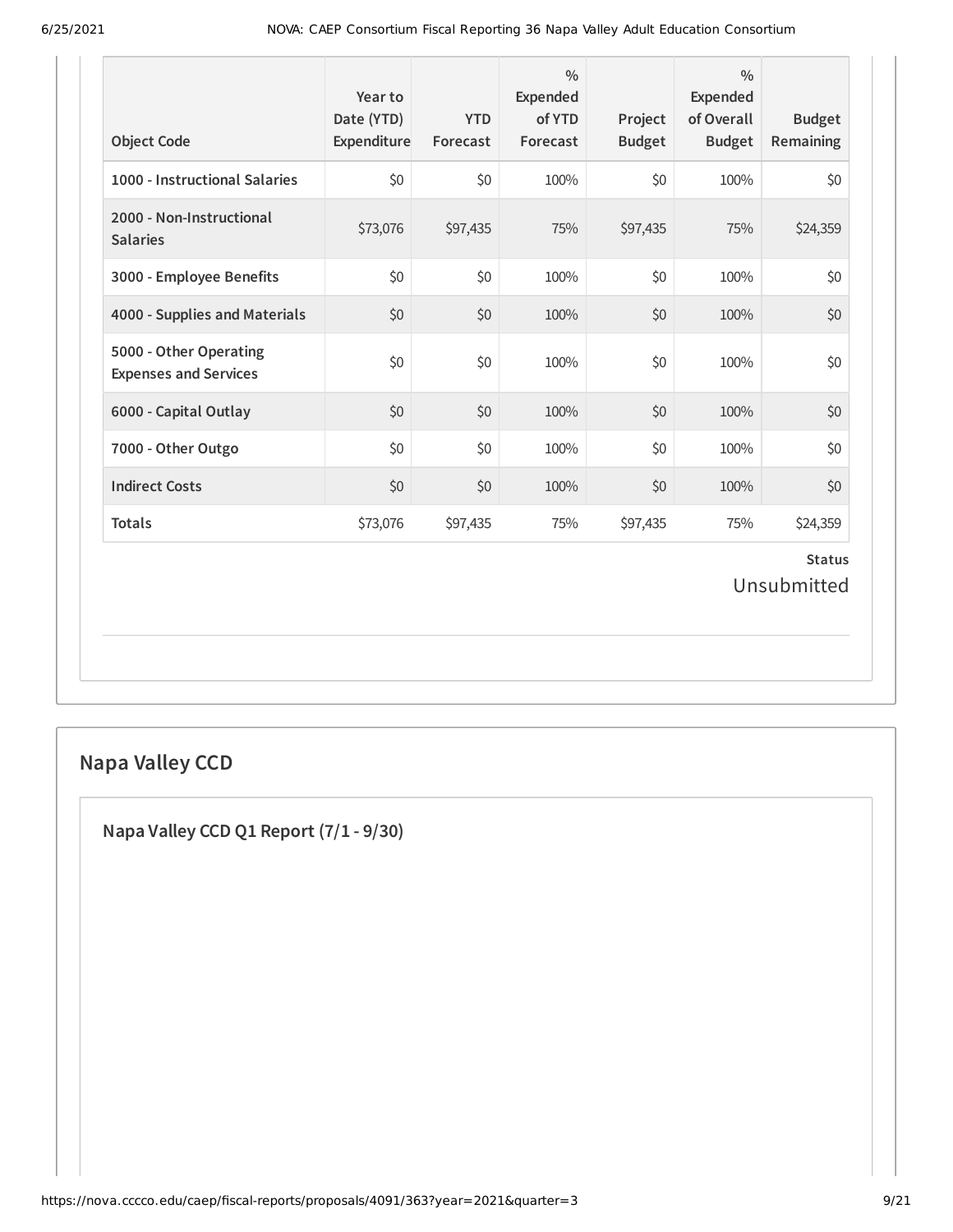| <b>Object Code</b>                                     | Year to<br>Date (YTD)<br>Expenditure | <b>YTD</b><br>Forecast | $\frac{0}{0}$<br>Expended<br>of YTD<br>Forecast | Project<br><b>Budget</b> | $\frac{0}{0}$<br>Expended<br>of Overall<br><b>Budget</b> | <b>Budget</b><br>Remaining |
|--------------------------------------------------------|--------------------------------------|------------------------|-------------------------------------------------|--------------------------|----------------------------------------------------------|----------------------------|
| 1000 - Instructional Salaries                          | \$0                                  | \$1,050                | $0\%$                                           | \$21,000                 | $0\%$                                                    | \$21,000                   |
| 2000 - Non-Instructional<br><b>Salaries</b>            | \$7,045                              | \$5,000                | 140.9%                                          | \$100,000                | 7.05%                                                    | \$92,955                   |
| 3000 - Employee Benefits                               | \$3,338                              | \$2,088                | 159.9%                                          | \$41,750                 | 8%                                                       | \$38,412                   |
| 4000 - Supplies and Materials                          | \$0                                  | \$2,750                | $0\%$                                           | \$55,000                 | $0\%$                                                    | \$55,000                   |
| 5000 - Other Operating<br><b>Expenses and Services</b> | \$0                                  | \$3,225                | $0\%$                                           | \$64,500                 | $0\%$                                                    | \$64,500                   |
| 6000 - Capital Outlay                                  | \$0                                  | \$5,294                | $0\%$                                           | \$105,875                | $0\%$                                                    | \$105,875                  |
| 7000 - Other Outgo                                     | \$0                                  | \$0                    | 100%                                            | \$0                      | 100%                                                     | \$0                        |
| <b>Indirect Costs</b>                                  | \$0                                  | \$0                    | 100%                                            | \$0                      | 100%                                                     | \$0                        |
| <b>Totals</b>                                          | \$10,383                             | \$19,406               | 53.5%                                           | \$388,125                | 2.68%                                                    | \$377,742                  |

Supply, other operating and capital outlay purchases delayed until quarters 3 and 4.

**Status** Submitted

**Napa Valley CCD Q2 Report (10/1 - 12/31)**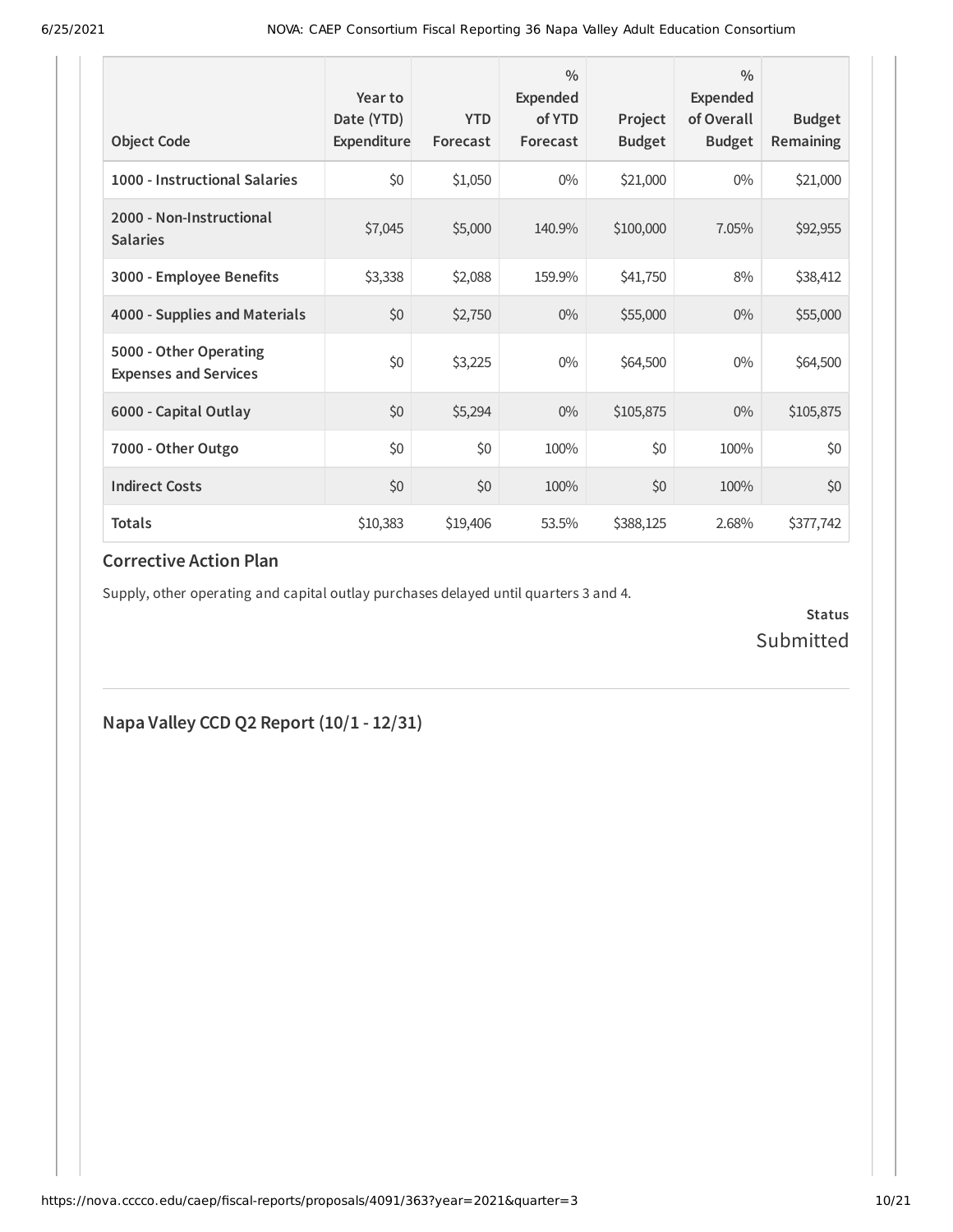| <b>Object Code</b>                                     | Year to<br>Date (YTD)<br>Expenditure | <b>YTD</b><br>Forecast | $\frac{0}{0}$<br>Expended<br>of YTD<br>Forecast | Project<br><b>Budget</b> | $\frac{0}{0}$<br><b>Expended</b><br>of Overall<br><b>Budget</b> | <b>Budget</b><br>Remaining |
|--------------------------------------------------------|--------------------------------------|------------------------|-------------------------------------------------|--------------------------|-----------------------------------------------------------------|----------------------------|
| 1000 - Instructional Salaries                          | \$965                                | \$5,250                | 18.38%                                          | \$21,000                 | 4.6%                                                            | \$20,035                   |
| 2000 - Non-Instructional<br><b>Salaries</b>            | \$17,848                             | \$25,000               | 71.39%                                          | \$100,000                | 17.85%                                                          | \$82,152                   |
| 3000 - Employee Benefits                               | \$11,075                             | \$10,438               | 106.11%                                         | \$41,750                 | 26.53%                                                          | \$30,675                   |
| 4000 - Supplies and Materials                          | \$103                                | \$13,750               | 0.75%                                           | \$55,000                 | 0.19%                                                           | \$54,897                   |
| 5000 - Other Operating<br><b>Expenses and Services</b> | \$0                                  | \$16,125               | $0\%$                                           | \$64,500                 | $0\%$                                                           | \$64,500                   |
| 6000 - Capital Outlay                                  | \$5,150                              | \$26,469               | 19.46%                                          | \$105,875                | 4.86%                                                           | \$100,725                  |
| 7000 - Other Outgo                                     | \$0                                  | \$0                    | 100%                                            | \$0                      | 100%                                                            | \$0                        |
| <b>Indirect Costs</b>                                  | \$0                                  | \$0                    | 100%                                            | \$0                      | 100%                                                            | \$0                        |
| <b>Totals</b>                                          | \$35,141                             | \$97,031               | 36.22%                                          | \$388,125                | 9.05%                                                           | \$352,984                  |

Certain activities shifted to Q3 and Q4 - expenditures will increase in Q3.

**Status** Submitted

## **Allocation Year Closeout: 2018-19**

I have reviewed the financial reports for my agency and confirm that all funds for this allocation year have been spent.

**2018-19 Reverted Funds:**

\$0

**2018-19 Status** Closed

**Submitting Authority**

Robert Parker, Vice President of Administration

**Napa Valley CCD Q3 Report (1/1 - 3/31)**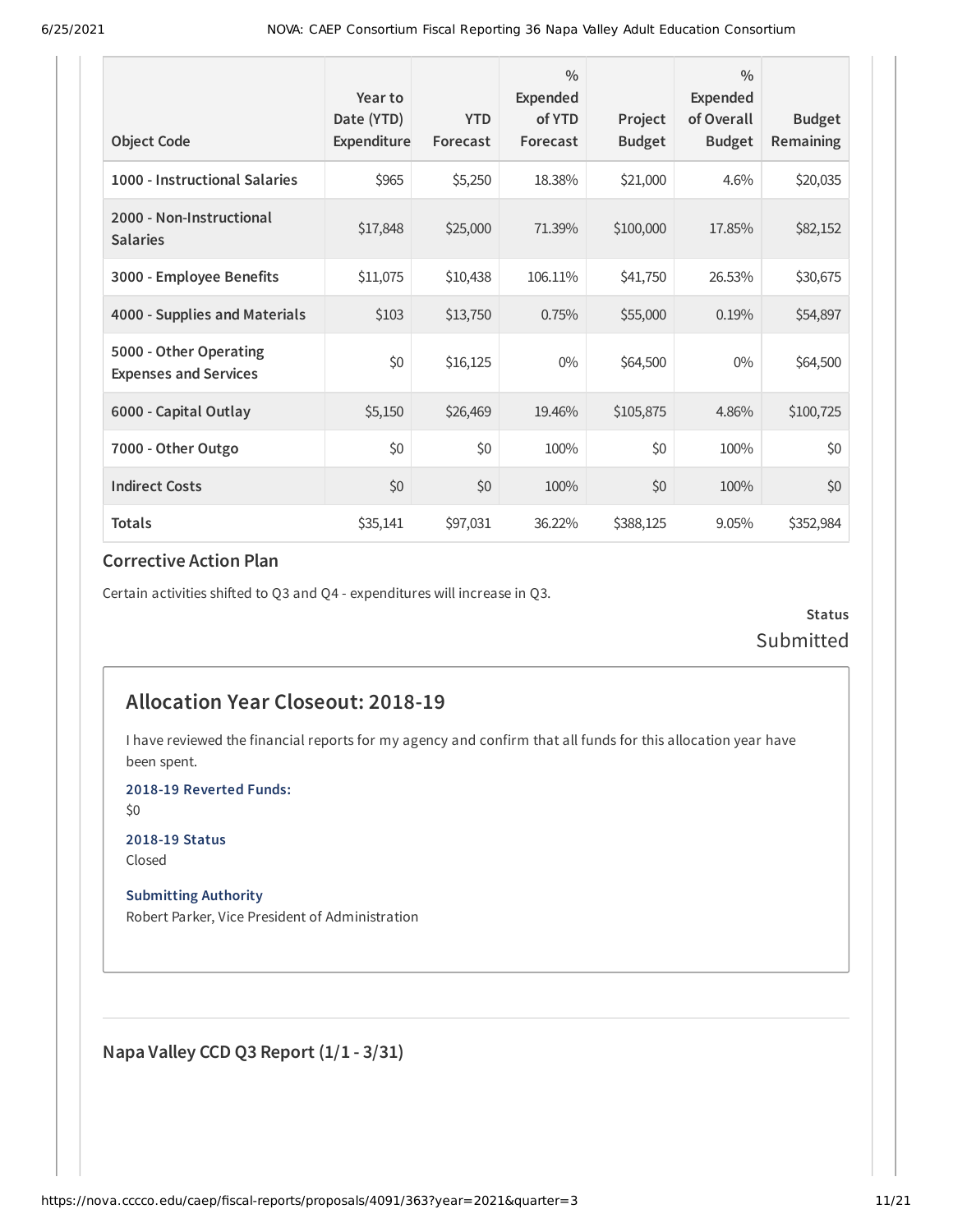| <b>Object Code</b>                                     | Year to<br>Date (YTD)<br>Expenditure | <b>YTD</b><br>Forecast | $\frac{0}{0}$<br>Expended<br>of YTD<br>Forecast | Project<br><b>Budget</b> | $\frac{0}{0}$<br>Expended<br>of Overall<br><b>Budget</b> | <b>Budget</b><br>Remaining |
|--------------------------------------------------------|--------------------------------------|------------------------|-------------------------------------------------|--------------------------|----------------------------------------------------------|----------------------------|
| 1000 - Instructional Salaries                          | \$1,638                              | \$7,350                | 22.29%                                          | \$21,000                 | 7.8%                                                     | \$19,362                   |
| 2000 - Non-Instructional<br><b>Salaries</b>            | \$35,131                             | \$35,000               | 100.37%                                         | \$100,000                | 35.13%                                                   | \$64,869                   |
| 3000 - Employee Benefits                               | \$22,107                             | \$14,613               | 151.29%                                         | \$41,750                 | 52.95%                                                   | \$19,643                   |
| 4000 - Supplies and Materials                          | \$1,778                              | \$19,250               | 9.24%                                           | \$55,000                 | 3.23%                                                    | \$53,222                   |
| 5000 - Other Operating<br><b>Expenses and Services</b> | \$0                                  | \$22,575               | $0\%$                                           | \$64,500                 | $0\%$                                                    | \$64,500                   |
| 6000 - Capital Outlay                                  | \$5,150                              | \$37,056               | 13.9%                                           | \$105,875                | 4.86%                                                    | \$100,725                  |
| 7000 - Other Outgo                                     | \$0                                  | \$0                    | 100%                                            | \$0                      | 100%                                                     | \$0                        |
| <b>Indirect Costs</b>                                  | \$0                                  | \$0                    | 100%                                            | \$0                      | 100%                                                     | \$0                        |
| <b>Totals</b>                                          | \$65,804                             | \$135,844              | 48.44%                                          | \$388,125                | 16.95%                                                   | \$322,321                  |

Additional expenditures planned for Q4

#### **Status** Submitted

**Napa Valley CCD Q4 Report (4/1 - 6/30)**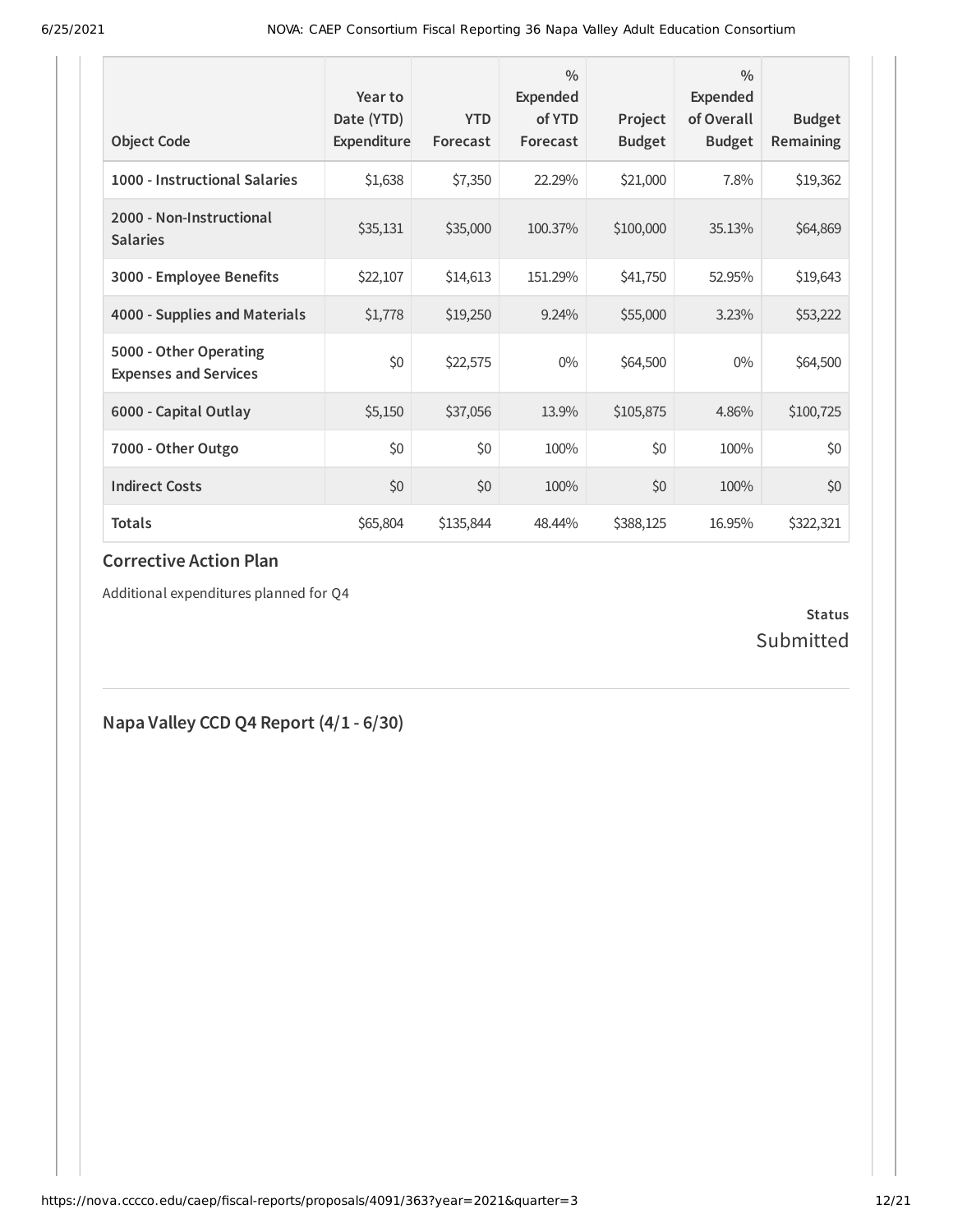| <b>Object Code</b>                                     | Year to<br>Date (YTD)<br>Expenditure | <b>YTD</b><br>Forecast | $\frac{0}{0}$<br><b>Expended</b><br>of YTD<br>Forecast | Project<br><b>Budget</b> | $\frac{0}{0}$<br><b>Expended</b><br>of Overall<br><b>Budget</b> | <b>Budget</b><br><b>Remaining</b> |  |
|--------------------------------------------------------|--------------------------------------|------------------------|--------------------------------------------------------|--------------------------|-----------------------------------------------------------------|-----------------------------------|--|
| 1000 - Instructional Salaries                          | \$1,638                              | \$7,350                | 22.29%                                                 | \$21,000                 | 7.8%                                                            | \$19,362                          |  |
| 2000 - Non-Instructional<br><b>Salaries</b>            | \$35,131                             | \$35,000               | 100.37%                                                | \$100,000                | 35.13%                                                          | \$64,869                          |  |
| 3000 - Employee Benefits                               | \$22,107                             | \$14,613               | 151.29%                                                | \$41,750                 | 52.95%                                                          | \$19,643                          |  |
| 4000 - Supplies and Materials                          | \$1,778                              | \$19,250               | 9.24%                                                  | \$55,000                 | 3.23%                                                           | \$53,222                          |  |
| 5000 - Other Operating<br><b>Expenses and Services</b> | \$0                                  | \$22,575               | $0\%$                                                  | \$64,500                 | $0\%$                                                           | \$64,500                          |  |
| 6000 - Capital Outlay                                  | \$5,150                              | \$37,056               | 13.9%                                                  | \$105,875                | 4.86%                                                           | \$100,725                         |  |
| 7000 - Other Outgo                                     | \$0                                  | \$0                    | 100%                                                   | \$0                      | 100%                                                            | \$0                               |  |
| <b>Indirect Costs</b>                                  | \$0                                  | \$0                    | 100%                                                   | \$0                      | 100%                                                            | \$0                               |  |
| <b>Totals</b>                                          | \$65,804                             | \$135,844              | 48.44%                                                 | \$388,125                | 16.95%                                                          | \$322,321                         |  |
| <b>Status</b><br>Unsubmitted                           |                                      |                        |                                                        |                          |                                                                 |                                   |  |

# **Napa Valley Unified**

**Napa Valley Unified Q1 Report (7/1 - 9/30)**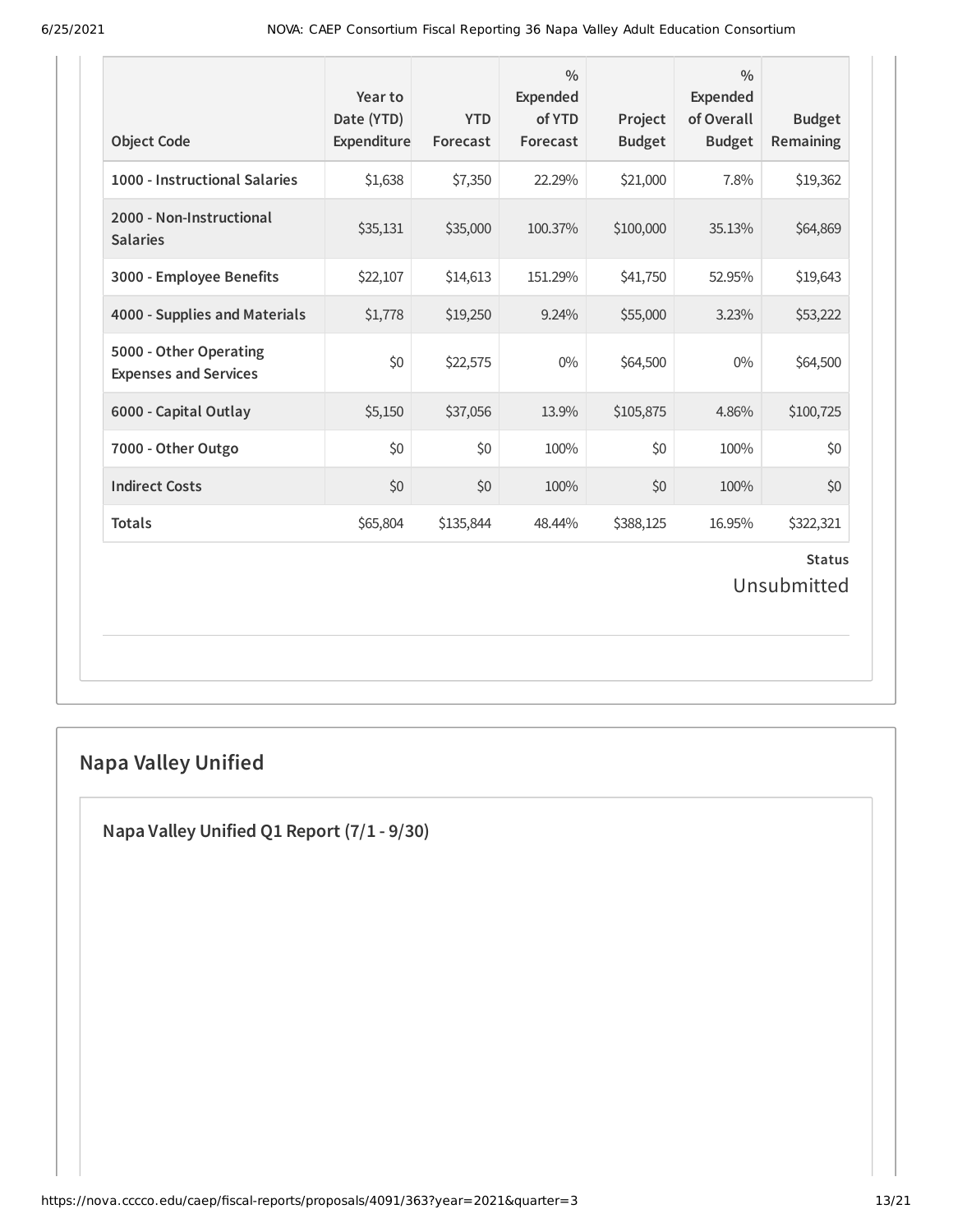| <b>Object Code</b>                                     | Year to<br>Date (YTD)<br><b>Expenditure</b> | <b>YTD</b><br>Forecast | $\frac{0}{0}$<br><b>Expended</b><br>of YTD<br>Forecast | Project<br><b>Budget</b> | $\frac{0}{0}$<br><b>Expended</b><br>of Overall<br><b>Budget</b> | <b>Budget</b><br><b>Remaining</b> |
|--------------------------------------------------------|---------------------------------------------|------------------------|--------------------------------------------------------|--------------------------|-----------------------------------------------------------------|-----------------------------------|
| 1000 - Instructional Salaries                          | \$217,258                                   | \$201,699              | 107.71%                                                | \$1,344,660              | 16.16%                                                          | \$1,127,402                       |
| 2000 - Non-Instructional<br><b>Salaries</b>            | \$165,990                                   | \$106,655              | 155.63%                                                | \$711,036                | 23.34%                                                          | \$545,046                         |
| 3000 - Employee Benefits                               | \$112,853                                   | \$78,165               | 144.38%                                                | \$521,100                | 21.66%                                                          | \$408,247                         |
| 4000 - Supplies and Materials                          | \$4,184                                     | \$36,098               | 11.59%                                                 | \$240,656                | 1.74%                                                           | \$236,472                         |
| 5000 - Other Operating<br><b>Expenses and Services</b> | \$61,196                                    | \$48,262               | 126.8%                                                 | \$321,749                | 19.02%                                                          | \$260,553                         |
| 6000 - Capital Outlay                                  | \$0                                         | \$6,000                | $0\%$                                                  | \$40,000                 | $0\%$                                                           | \$40,000                          |
| 7000 - Other Outgo                                     | \$0                                         | \$0                    | 100%                                                   | \$0                      | 100%                                                            | \$0                               |
| <b>Indirect Costs</b>                                  | \$0                                         | \$23,844               | $0\%$                                                  | \$158,960                | $0\%$                                                           | \$158,960                         |
| <b>Totals</b>                                          | \$561,481                                   | \$500,724              | 112.13%                                                | \$3,338,161              | 16.82%                                                          | \$2,776,680                       |

# **Status**

# Submitted

## **Napa Valley Unified Q2 Report (10/1 - 12/31)**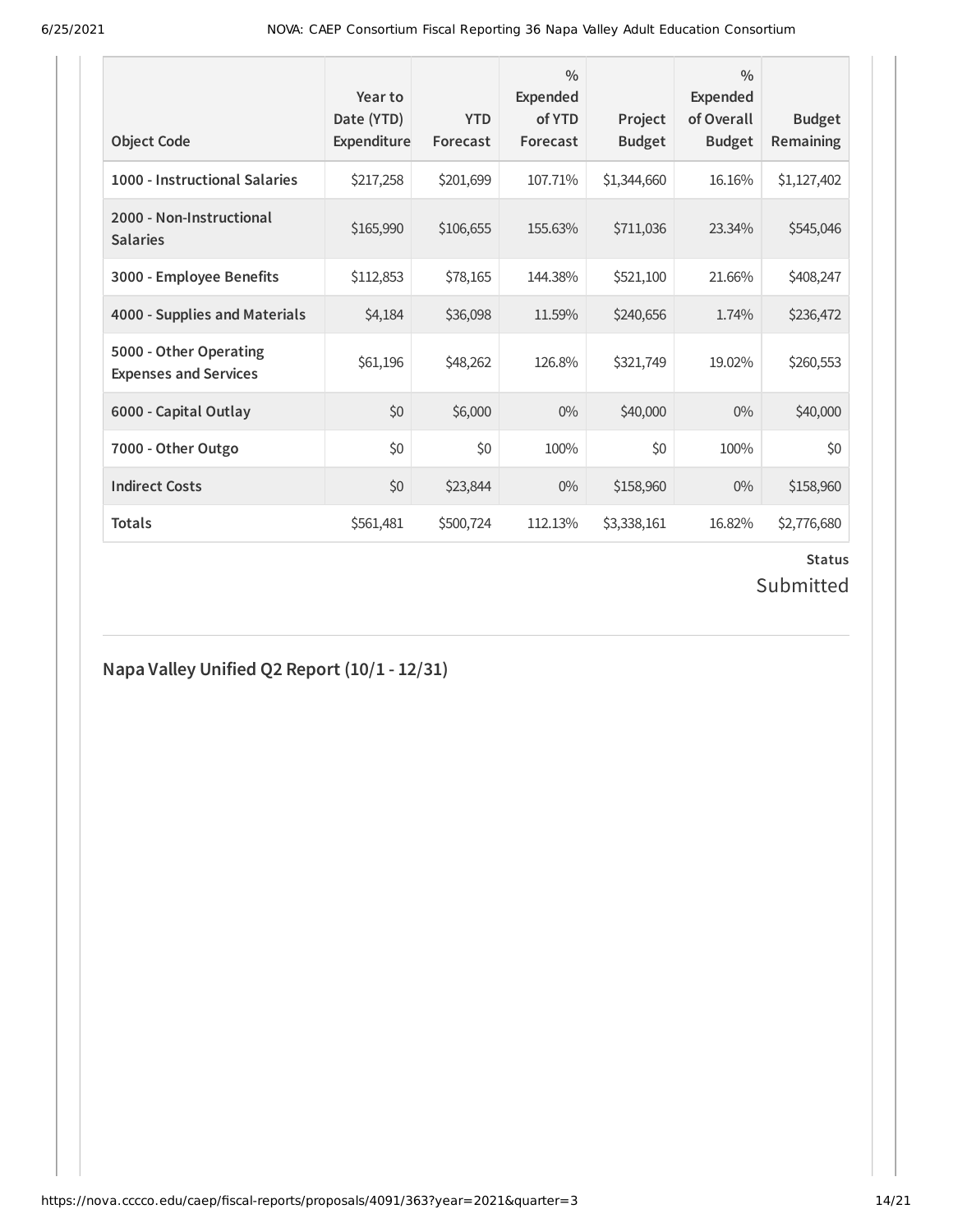| <b>Object Code</b>                                     | Year to<br>Date (YTD)<br><b>Expenditure</b> | <b>YTD</b><br>Forecast | $\frac{0}{0}$<br>Expended<br>of YTD<br>Forecast | Project<br><b>Budget</b> | $\frac{0}{0}$<br><b>Expended</b><br>of Overall<br><b>Budget</b> | <b>Budget</b><br><b>Remaining</b> |
|--------------------------------------------------------|---------------------------------------------|------------------------|-------------------------------------------------|--------------------------|-----------------------------------------------------------------|-----------------------------------|
| 1000 - Instructional Salaries                          | \$217,258                                   | \$403,398              | 53.86%                                          | \$1,344,660              | 16.16%                                                          | \$1,127,402                       |
| 2000 - Non-Instructional<br><b>Salaries</b>            | \$165,990                                   | \$213,311              | 77.82%                                          | \$711,036                | 23.34%                                                          | \$545,046                         |
| 3000 - Employee Benefits                               | \$112,853                                   | \$156,330              | 72.19%                                          | \$521,100                | 21.66%                                                          | \$408,247                         |
| 4000 - Supplies and Materials                          | \$4,184                                     | \$72,197               | 5.8%                                            | \$240,656                | 1.74%                                                           | \$236,472                         |
| 5000 - Other Operating<br><b>Expenses and Services</b> | \$61,196                                    | \$96,525               | 63.4%                                           | \$321,749                | 19.02%                                                          | \$260,553                         |
| 6000 - Capital Outlay                                  | \$0                                         | \$12,000               | $0\%$                                           | \$40,000                 | $0\%$                                                           | \$40,000                          |
| 7000 - Other Outgo                                     | \$0                                         | \$0                    | 100%                                            | \$0                      | 100%                                                            | \$0                               |
| <b>Indirect Costs</b>                                  | \$0                                         | \$47,688               | $0\%$                                           | \$158,960                | $0\%$                                                           | \$158,960                         |
| <b>Totals</b>                                          | \$561,481                                   | \$1,001,448            | 56.07%                                          | \$3,338,161              | 16.82%                                                          | \$2,776,680                       |

Anticipate and have planned for greater spending in spring semester.

**Status** Submitted

## **Allocation Year Closeout: 2018-19**

I have reviewed the financial reports for my agency and confirm that all funds for this allocation year have been spent.

**2018-19 Reverted Funds:**

\$0

**2018-19 Status** Closed

**Submitting Authority** Evelyn Yee, Budget Assistant

**Napa Valley Unified Q3 Report (1/1 - 3/31)**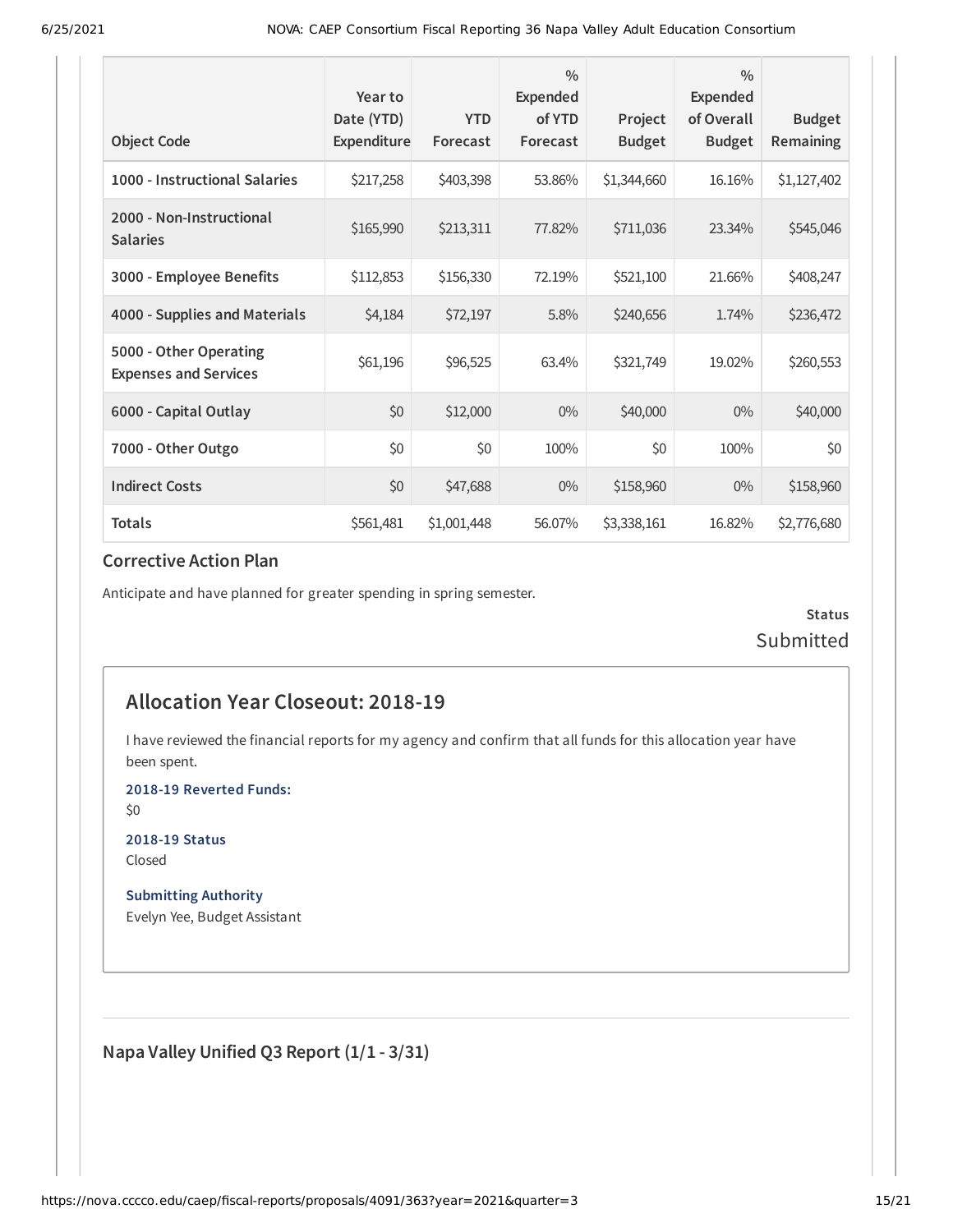| <b>Object Code</b>                                     | Year to<br>Date (YTD)<br><b>Expenditure</b> | <b>YTD</b><br>Forecast | $\frac{0}{0}$<br><b>Expended</b><br>of YTD<br>Forecast | Project<br><b>Budget</b> | $\frac{0}{0}$<br><b>Expended</b><br>of Overall<br><b>Budget</b> | <b>Budget</b><br>Remaining |
|--------------------------------------------------------|---------------------------------------------|------------------------|--------------------------------------------------------|--------------------------|-----------------------------------------------------------------|----------------------------|
| 1000 - Instructional Salaries                          | \$812,787                                   | \$605,097              | 134.32%                                                | \$1,344,660              | 60.45%                                                          | \$531,873                  |
| 2000 - Non-Instructional<br><b>Salaries</b>            | \$502,730                                   | \$319,966              | 157.12%                                                | \$711,036                | 70.7%                                                           | \$208,306                  |
| 3000 - Employee Benefits                               | \$367,778                                   | \$234,495              | 156.84%                                                | \$521,100                | 70.58%                                                          | \$153,322                  |
| 4000 - Supplies and Materials                          | \$37,002                                    | \$108,295              | 34.17%                                                 | \$240,656                | 15.38%                                                          | \$203,654                  |
| 5000 - Other Operating<br><b>Expenses and Services</b> | \$124,580                                   | \$144,787              | 86.04%                                                 | \$321,749                | 38.72%                                                          | \$197,169                  |
| 6000 - Capital Outlay                                  | \$0                                         | \$18,000               | $0\%$                                                  | \$40,000                 | $0\%$                                                           | \$40,000                   |
| 7000 - Other Outgo                                     | \$0                                         | \$0                    | 100%                                                   | \$0                      | 100%                                                            | \$0                        |
| <b>Indirect Costs</b>                                  | \$92,069                                    | \$71,532               | 128.71%                                                | \$158,960                | 57.92%                                                          | \$66,891                   |
| <b>Totals</b>                                          | \$1,936,946                                 | \$1,502,172            | 128.94%                                                | \$3,338,161              | 58.02%                                                          | \$1,401,215                |

# **Status**

# Submitted

# **Napa Valley Unified Q4 Report (4/1 - 6/30)**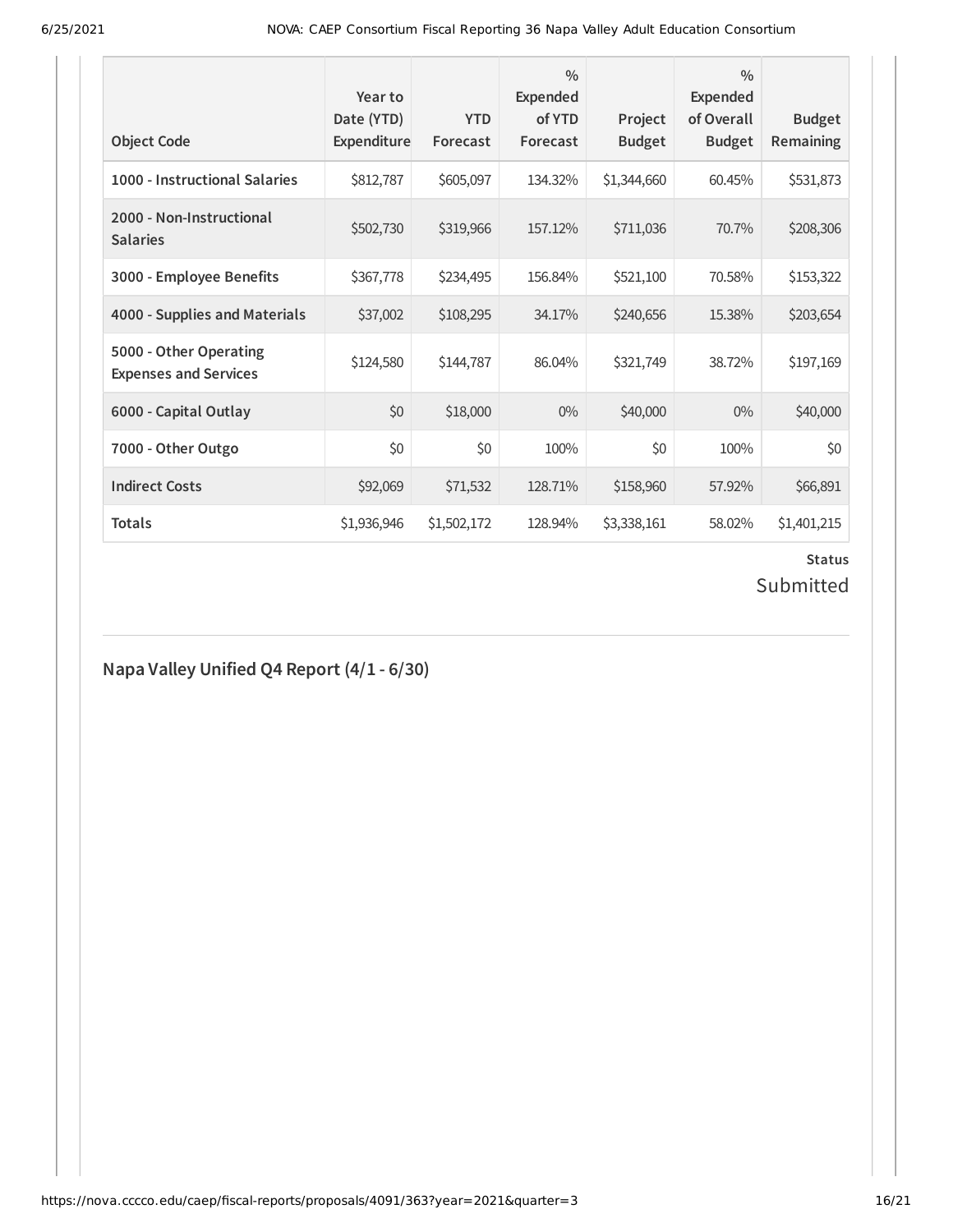| <b>Object Code</b>                                     | Year to<br>Date (YTD)<br>Expenditure | <b>YTD</b><br>Forecast | $\frac{0}{0}$<br>Expended<br>of YTD<br>Forecast | Project<br><b>Budget</b> | $\frac{0}{0}$<br><b>Expended</b><br>of Overall<br><b>Budget</b> | <b>Budget</b><br>Remaining |  |  |
|--------------------------------------------------------|--------------------------------------|------------------------|-------------------------------------------------|--------------------------|-----------------------------------------------------------------|----------------------------|--|--|
| 1000 - Instructional Salaries                          | \$812,787                            | \$806,796              | 100.74%                                         | \$1,344,660              | 60.45%                                                          | \$531,873                  |  |  |
| 2000 - Non-Instructional<br><b>Salaries</b>            | \$502,730                            | \$426,622              | 117.84%                                         | \$711,036                | 70.7%                                                           | \$208,306                  |  |  |
| 3000 - Employee Benefits                               | \$367,778                            | \$312,660              | 117.63%                                         | \$521,100                | 70.58%                                                          | \$153,322                  |  |  |
| 4000 - Supplies and Materials                          | \$37,002                             | \$144,394              | 25.63%                                          | \$240,656                | 15.38%                                                          | \$203,654                  |  |  |
| 5000 - Other Operating<br><b>Expenses and Services</b> | \$124,580                            | \$193,049              | 64.53%                                          | \$321,749                | 38.72%                                                          | \$197,169                  |  |  |
| 6000 - Capital Outlay                                  | \$0                                  | \$24,000               | $0\%$                                           | \$40,000                 | $0\%$                                                           | \$40,000                   |  |  |
| 7000 - Other Outgo                                     | \$0                                  | \$0                    | 100%                                            | \$0                      | 100%                                                            | \$0                        |  |  |
| <b>Indirect Costs</b>                                  | \$92,069                             | \$95,376               | 96.53%                                          | \$158,960                | 57.92%                                                          | \$66,891                   |  |  |
| <b>Totals</b>                                          | \$1,936,946                          | \$2,002,897            | 96.71%                                          | \$3,338,161              | 58.02%                                                          | \$1,401,215                |  |  |
| <b>Status</b><br>Unsubmitted                           |                                      |                        |                                                 |                          |                                                                 |                            |  |  |

## **St. Helena Unified School District**

**St.Helena Unified School District Q1 Report (7/1 - 9/30)**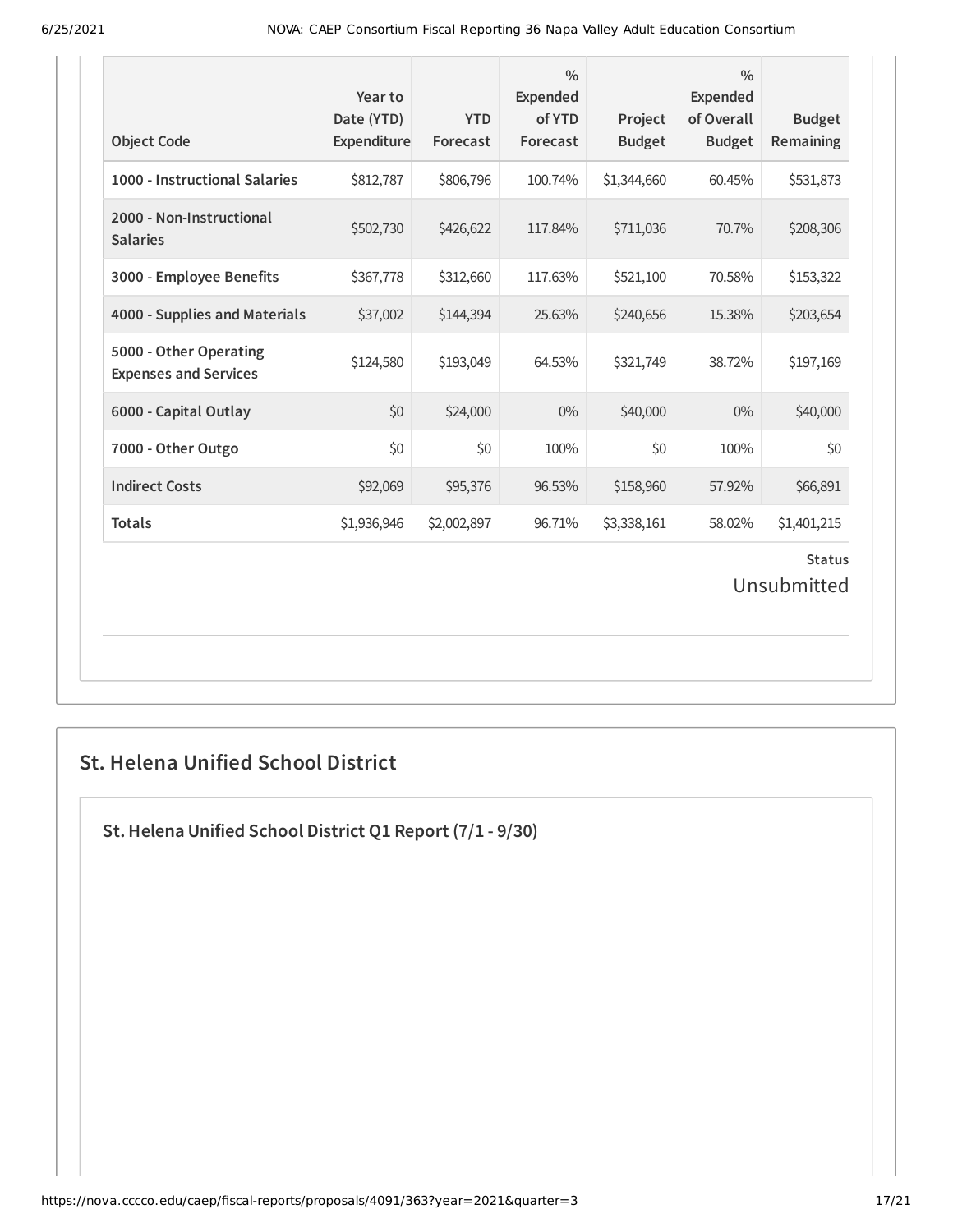| <b>Object Code</b>                                     | Year to<br>Date (YTD)<br>Expenditure | <b>YTD</b><br>Forecast | $\frac{0}{0}$<br>Expended<br>of YTD<br>Forecast | Project<br><b>Budget</b> | $\frac{0}{0}$<br>Expended<br>of Overall<br><b>Budget</b> | <b>Budget</b><br><b>Remaining</b> |
|--------------------------------------------------------|--------------------------------------|------------------------|-------------------------------------------------|--------------------------|----------------------------------------------------------|-----------------------------------|
| 1000 - Instructional Salaries                          | \$4,944                              | \$0                    | 100%                                            | \$19,775                 | 25%                                                      | \$14,831                          |
| 2000 - Non-Instructional<br><b>Salaries</b>            | \$0                                  | \$0                    | 100%                                            | \$0                      | 100%                                                     | \$0                               |
| 3000 - Employee Benefits                               | \$1,013                              | \$0                    | 100%                                            | \$4,050                  | 25.01%                                                   | \$3,037                           |
| 4000 - Supplies and Materials                          | \$0                                  | \$0                    | 100%                                            | \$0                      | 100%                                                     | \$0                               |
| 5000 - Other Operating<br><b>Expenses and Services</b> | \$0                                  | \$0                    | 100%                                            | \$0                      | 100%                                                     | \$0                               |
| 6000 - Capital Outlay                                  | \$0                                  | \$0                    | 100%                                            | \$0                      | 100%                                                     | \$0                               |
| 7000 - Other Outgo                                     | \$0                                  | \$0                    | 100%                                            | \$0                      | 100%                                                     | \$0                               |
| <b>Indirect Costs</b>                                  | \$0                                  | \$0                    | 100%                                            | \$1,188                  | $0\%$                                                    | \$1,188                           |
| <b>Totals</b>                                          | \$5,957                              | \$0                    | 100%                                            | \$25,013                 | 23.82%                                                   | \$19,056                          |

Salaries and benefits for staff teaching ESL and HSD programs provided by Napa Valley Adult Ed.

**Status** Submitted

## **St.Helena Unified School District Q2 Report (10/1 - 12/31)**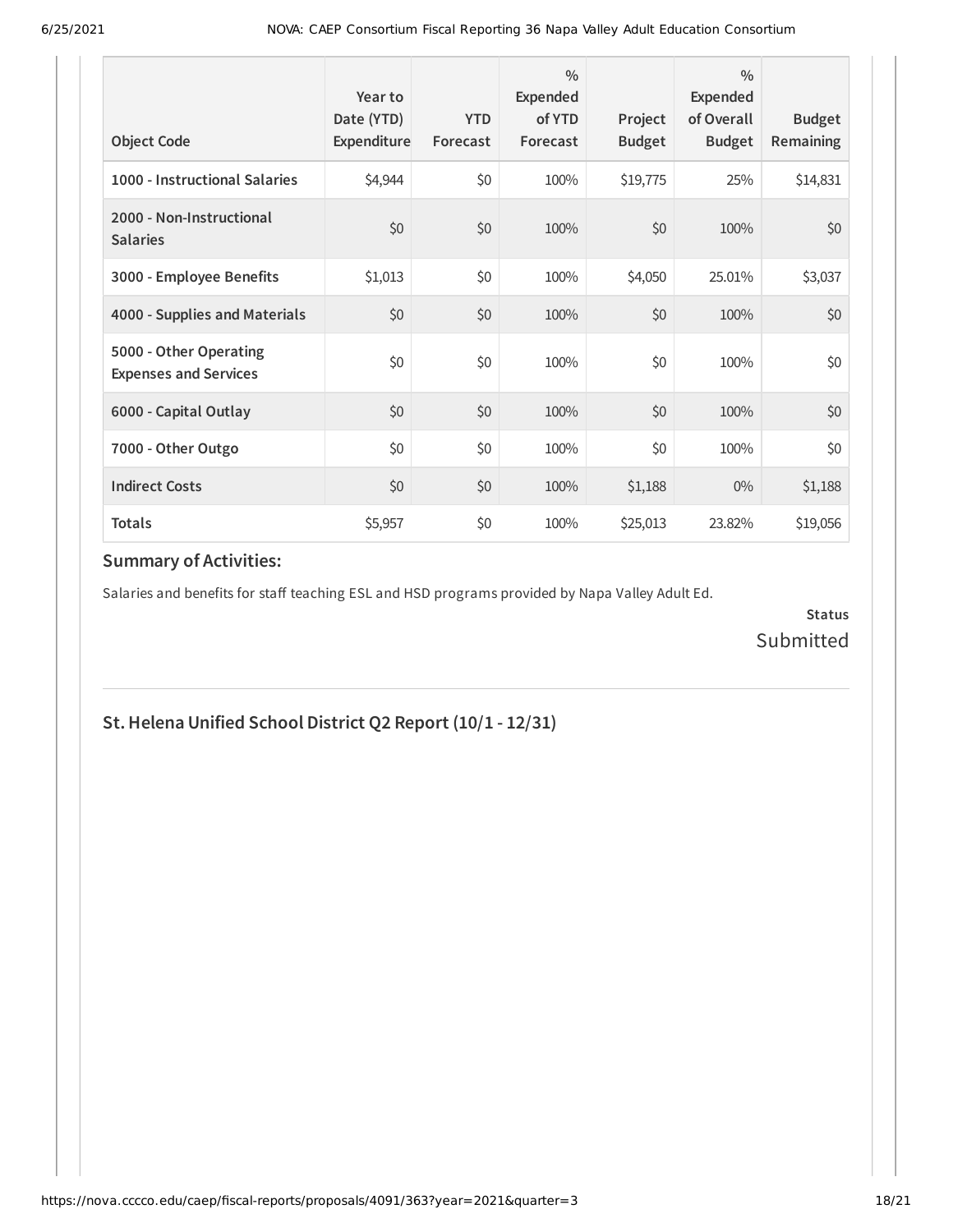| <b>Object Code</b>                                     | Year to<br>Date (YTD)<br>Expenditure | <b>YTD</b><br>Forecast | $\frac{0}{0}$<br>Expended<br>of YTD<br>Forecast | Project<br><b>Budget</b> | $\frac{0}{0}$<br>Expended<br>of Overall<br><b>Budget</b> | <b>Budget</b><br><b>Remaining</b> |
|--------------------------------------------------------|--------------------------------------|------------------------|-------------------------------------------------|--------------------------|----------------------------------------------------------|-----------------------------------|
| 1000 - Instructional Salaries                          | \$9,888                              | \$0                    | 100%                                            | \$19,775                 | 50%                                                      | \$9,887                           |
| 2000 - Non-Instructional<br><b>Salaries</b>            | \$0                                  | \$0                    | 100%                                            | \$0                      | 100%                                                     | \$0                               |
| 3000 - Employee Benefits                               | \$2,025                              | \$0                    | 100%                                            | \$4,050                  | 50%                                                      | \$2,025                           |
| 4000 - Supplies and Materials                          | \$0                                  | \$0                    | 100%                                            | \$0                      | 100%                                                     | \$0                               |
| 5000 - Other Operating<br><b>Expenses and Services</b> | \$0                                  | \$0                    | 100%                                            | \$0                      | 100%                                                     | \$0                               |
| 6000 - Capital Outlay                                  | \$0                                  | \$0                    | 100%                                            | \$0                      | 100%                                                     | \$0                               |
| 7000 - Other Outgo                                     | \$0                                  | \$0                    | 100%                                            | \$0                      | 100%                                                     | \$0                               |
| <b>Indirect Costs</b>                                  | \$0                                  | \$0                    | 100%                                            | \$1,188                  | $0\%$                                                    | \$1,188                           |
| <b>Totals</b>                                          | \$11,913                             | \$0                    | 100%                                            | \$25,013                 | 47.63%                                                   | \$13,100                          |

Salaries and benefits for staff teaching ESL and HSD programs provided by Napa Valley Adult Ed.

**Status** Submitted

## **Allocation Year Closeout: 2018-19**

I have reviewed the financial reports for my agency and confirm that all funds for this allocation year have been spent.

**2018-19 Reverted Funds:**

\$0

**2018-19 Status** Closed

**Submitting Authority** Andrea Stubbs, CBO

**St.Helena Unified School District Q3 Report (1/1 - 3/31)**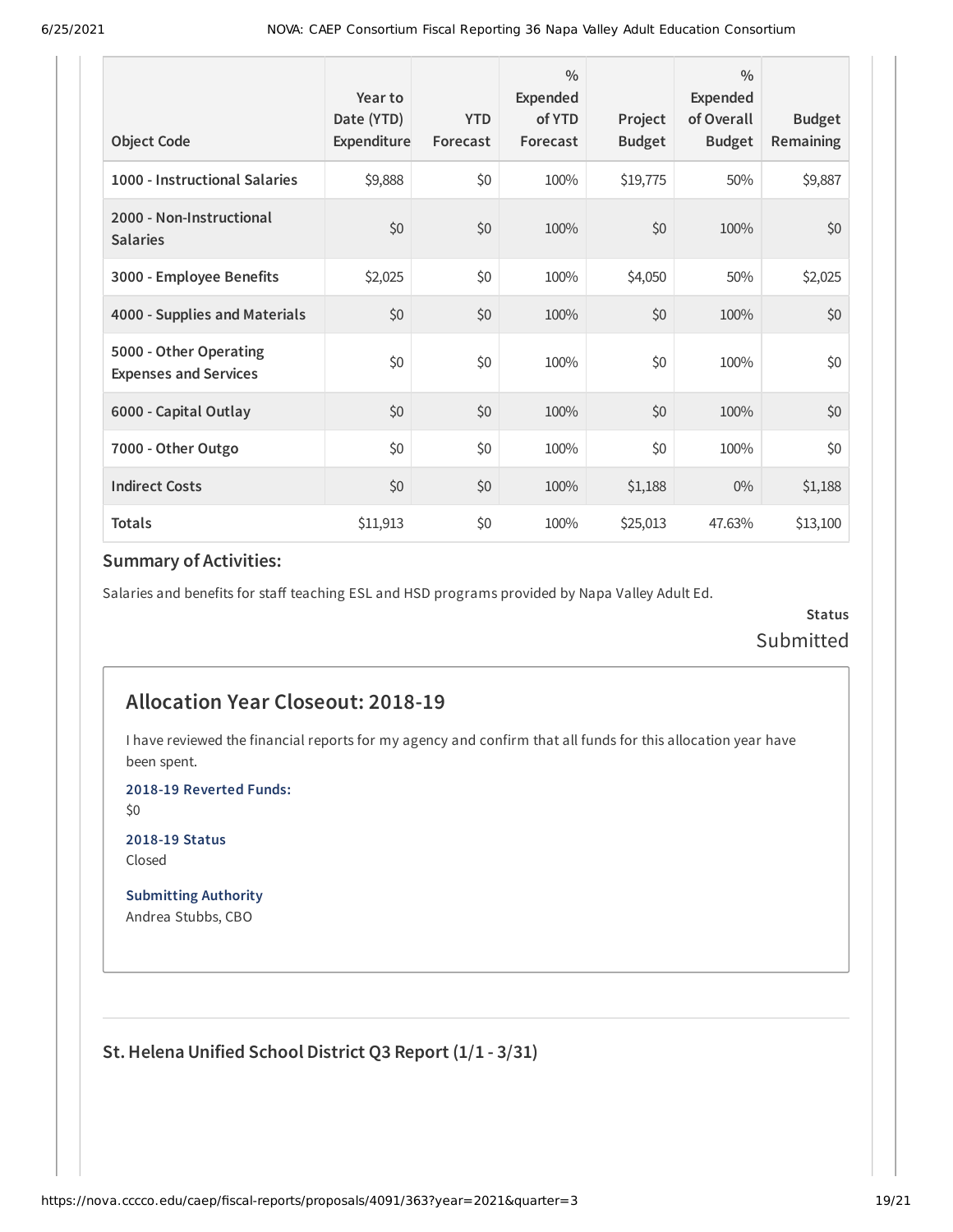| <b>Object Code</b>                                     | Year to<br>Date (YTD)<br>Expenditure | <b>YTD</b><br>Forecast | $\frac{0}{0}$<br>Expended<br>of YTD<br>Forecast | Project<br><b>Budget</b> | $\frac{0}{0}$<br>Expended<br>of Overall<br><b>Budget</b> | <b>Budget</b><br><b>Remaining</b> |
|--------------------------------------------------------|--------------------------------------|------------------------|-------------------------------------------------|--------------------------|----------------------------------------------------------|-----------------------------------|
| 1000 - Instructional Salaries                          | \$14,831                             | \$0                    | 100%                                            | \$19,775                 | 75%                                                      | \$4,944                           |
| 2000 - Non-Instructional<br><b>Salaries</b>            | \$0                                  | \$0                    | 100%                                            | \$0                      | 100%                                                     | \$0                               |
| 3000 - Employee Benefits                               | \$3,038                              | \$0                    | 100%                                            | \$4,050                  | 75.01%                                                   | \$1,012                           |
| 4000 - Supplies and Materials                          | \$0                                  | \$0                    | 100%                                            | \$0                      | 100%                                                     | \$0                               |
| 5000 - Other Operating<br><b>Expenses and Services</b> | \$0                                  | \$0                    | 100%                                            | \$0                      | 100%                                                     | \$0                               |
| 6000 - Capital Outlay                                  | \$0                                  | \$0                    | 100%                                            | \$0                      | 100%                                                     | \$0                               |
| 7000 - Other Outgo                                     | \$0                                  | \$0                    | 100%                                            | \$0                      | 100%                                                     | \$0                               |
| <b>Indirect Costs</b>                                  | \$0                                  | \$0                    | 100%                                            | \$1,188                  | $0\%$                                                    | \$1,188                           |
| <b>Totals</b>                                          | \$17,869                             | \$0                    | 100%                                            | \$25,013                 | 71.44%                                                   | \$7,144                           |

Salaries and benefits for staff teaching ESL and HSD programs provided by Napa Valley Adult Ed.

**Status** Submitted

## **St.Helena Unified School District Q4 Report (4/1 - 6/30)**